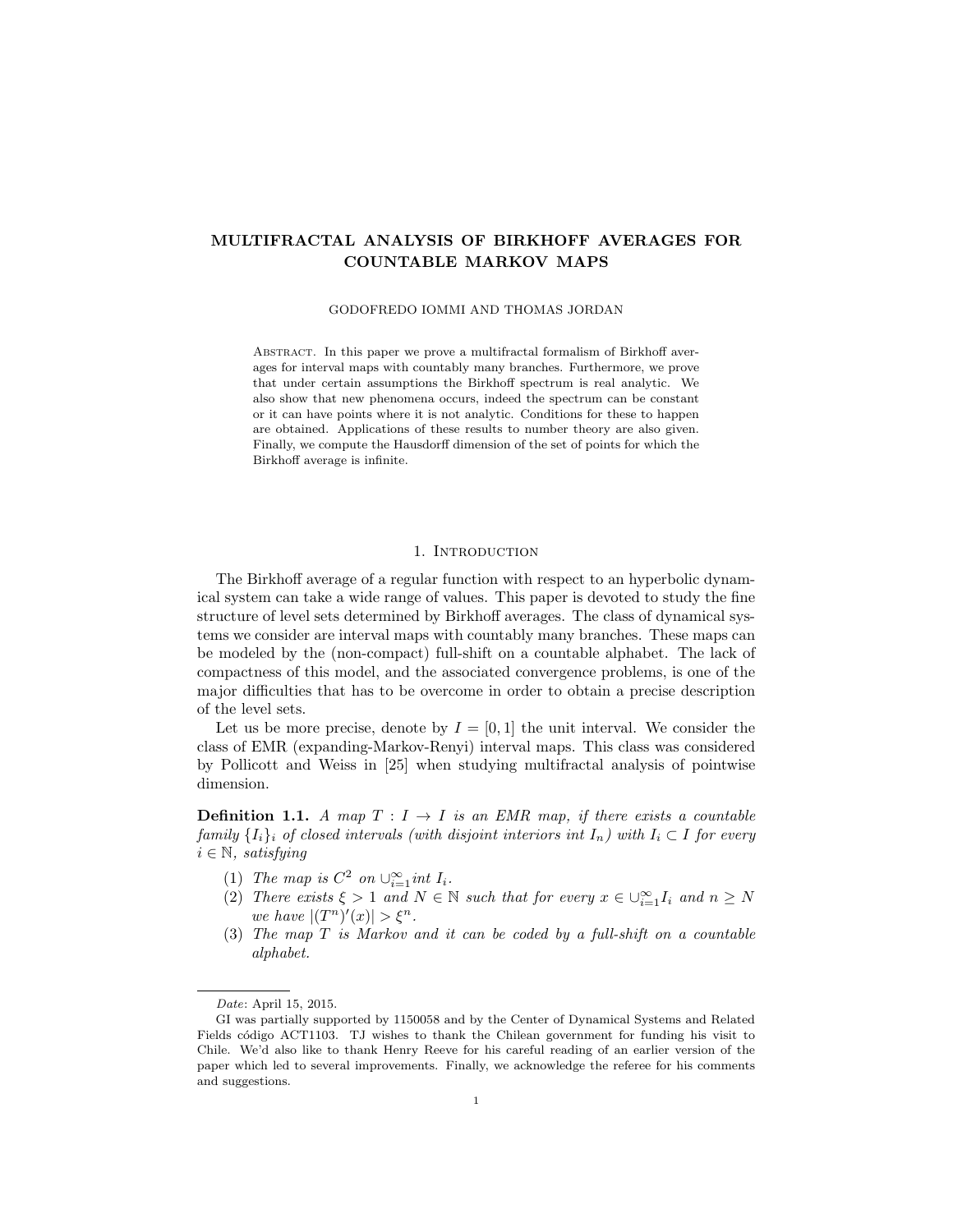(4) The map satisfies the Renyi condition, that is, there exists a positive number  $K > 0$  such that

$$
\sup_{n \in \mathbb{N}} \sup_{x,y,z \in I_n} \frac{|T''(x)|}{|T'(y)||T'(z)|} \leq K.
$$

The *repeller* of such a map is defined by

$$
\Lambda:=\left\{x\in \cup_{i=1}^\infty I_i: T^n(x)\text{ is well defined for every }n\in\mathbb{N}\right\}.
$$

We also assume throughout the paper that zero is the unique accumulation point of the set of endpoints of  $\{I_i\}$ .

**Example 1.2.** The Gauss map  $G : (0,1] \rightarrow (0,1]$  defined by

$$
G(x) = \frac{1}{x} - \left[\frac{1}{x}\right],
$$

where  $[\cdot]$  is the integer part, is an EMR map.

The ergodic theory of EMR maps can be studied using its symbolic model and the available results for countable Markov shifts. We follow this strategy in order to describe the thermodynamic formalism for EMR maps for a large class of potentials (see Section 2).

Let  $\phi : \Lambda \to \mathbb{R}$  be a continuous function. We will be interested in the level sets determined by the Birkhoff averages of  $\phi$ . Let

$$
\alpha_m = \inf \left\{ \lim_{n \to \infty} \frac{1}{n} \sum_{i=0}^{n-1} \phi(T^i x) : x \in \Lambda \right\} \text{ and}
$$

$$
\alpha_M = \sup \left\{ \lim_{n \to \infty} \frac{1}{n} \sum_{i=0}^{n-1} \phi(T^i x) : x \in \Lambda \right\}.
$$

Note that, since the space  $\Lambda$  is not compact, it is possible for  $\alpha_m$  and  $\alpha_M$  to be minus infinity and infinity respectively. For  $\alpha \in [\alpha_m, \alpha_M]$  we define the level set of points having Birkhoff average equal to  $\alpha$  by

$$
J(\alpha):=\left\{x\in \Lambda: \lim_{n\to\infty}\frac{1}{n}\sum_{i=0}^{n-1}\phi(T^ix)=\alpha\right\}.
$$

Note that these sets induce the so called *multifractal decomposition* of the repeller,

$$
\Lambda = \bigcup_{\alpha = \alpha_m}^{\alpha_M} J(\alpha) \ \bigcup J',
$$

where  $J'$  is the *irregular set* defined by,

$$
J':=\left\{x\in \Lambda: \text{ the limit } \lim_{n\to\infty}\frac{1}{n}\sum_{i=0}^{n-1}\phi(T^ix) \text{ does not exist }\right\}.
$$

The multifractal spectrum is the function that encodes this decomposition and it is defined by

$$
b(\alpha) = \dim_H(J(\alpha)),
$$

where  $\dim_H(\cdot)$  denotes the Hausdorff dimension (see Subsection 2.3).

The function  $b(\alpha)$  has been studied in the context of hyperbolic dynamical systems (for instance EMR maps with a finite Markov partition) for potentials with different degrees of regularity. Initially this was studied in the symbolic space for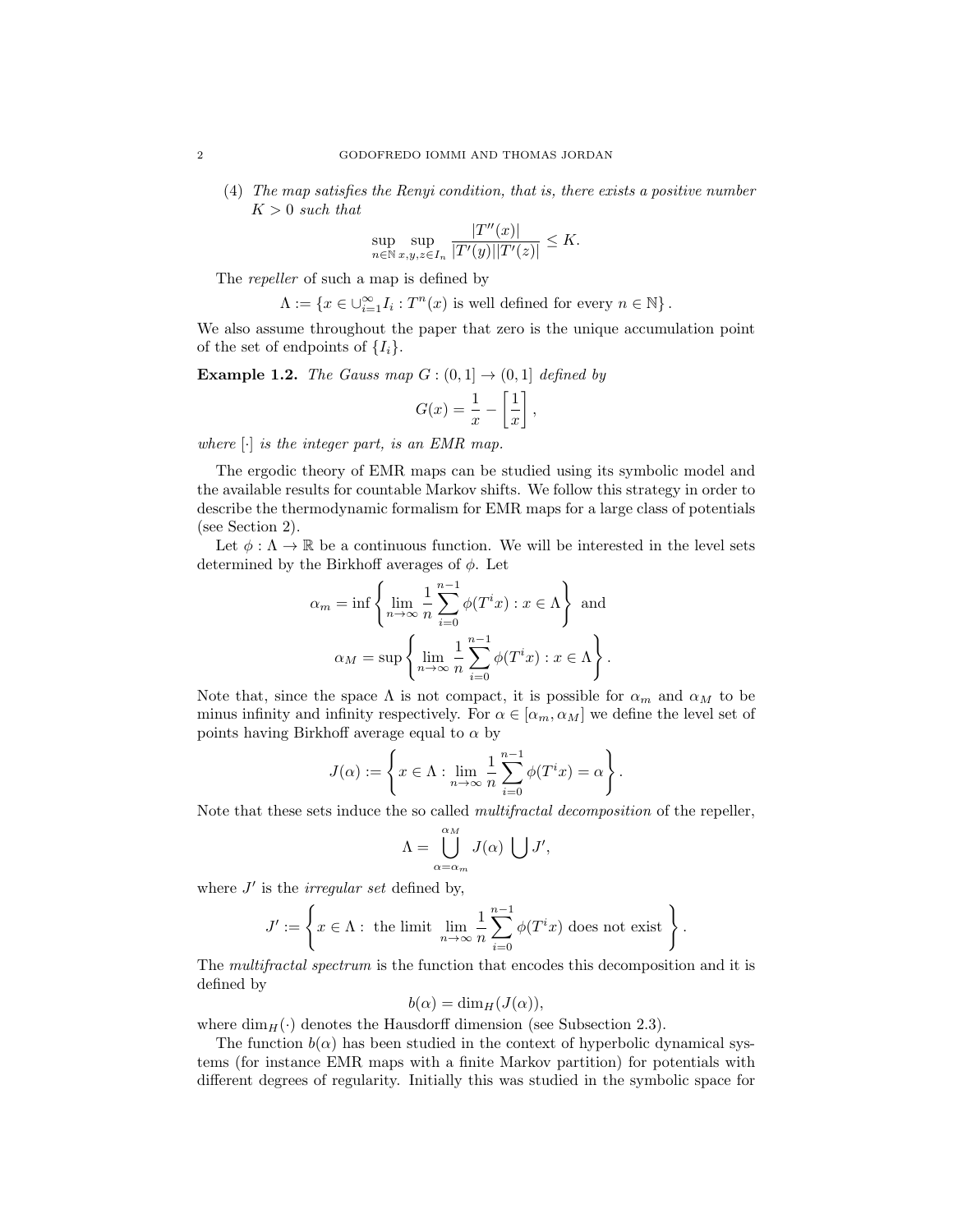Hölder potentials by Pesin and Weiss [27] and for general continuous potentials by Fan, Feng and Wu [9]. Lao and Wu, [9], then studied the case of continuous potentials for conformal expanding maps. Barreira and Saussol [2] showed that the multifractal spectrum for Hölder continuous functions is real analytic in the setting of conformal expanding maps. They stated their results in terms of variational formulas. Olsen [24], in a similar setting obtained more general variational formulae for families of continuous potentials. The multifractal analysis for Birkhoff averages for some non-uniformly hyperbolic maps (such as Manneville Pomeau) was studied by Johansson, Jordan,  $\overline{O}$ berg and Pollicott in [18]. There have also been several articles on multifractal analysis in the countable state case see for example [7, 11, 13, 20]. However, these papers look at the local dimension spectra or the Birkhoff spectra for very specific potentials (e.g. the Lyapunov spectrum).

Our main result is that in the context of EMR maps we can make a variational characterisation of the multifractal spectrum,

**Theorem 1.3.** Let  $\phi \in \mathcal{R}$  be a potential then for  $\alpha \in (-\infty, \alpha_M)$  we have that

(1) 
$$
b(\alpha) = \sup \left\{ \frac{h(\mu)}{\lambda(\mu)} : \mu \in \mathcal{M}_T, \int \phi \, d\mu = \alpha \text{ and } \lambda(\mu) < \infty \right\},
$$

where the class R is defined in Subsection 2.2,  $\mathcal{M}_T$  denotes the set of T−invariant probability measures,  $h(\mu)$  denotes the measure theoretic entropy and  $\lambda(\mu)$  is the Lyapunov exponent (see Section 2).

The other major result, which we prove in Section 4, is that when  $\phi$  is sufficiently regular and satisfies certain asymptotic behaviour as  $x \to 0$  the multifractal spectrum has strong regularity properties.

**Theorem 1.4.** Let  $\phi \in \overline{\mathcal{R}}$  be a potential. The following statements hold.

- (1) If  $\lim_{x\to 0} \frac{\phi(x)}{-\log |T'(x)|} = \infty$  and there exists an ergodic measure of full dimension  $\mu$  then  $b(\alpha)$  is real analytic on  $(\int \phi d\mu, \alpha_M)$  and  $b(\alpha) = \dim \Lambda$  for all  $\alpha \leq \int \phi \, d\mu$ .
- (2) If  $\lim_{x\to 0} \frac{\phi(x)}{-\log |T'(x)|} = \infty$  and there does not exist an ergodic measure of full dimension then  $b(\alpha)$  is real analytic for all  $\alpha \in (-\infty, \alpha_M)$ .
- (3) If  $\lim_{x\to 0} \frac{\phi(x)}{-\log |T'(x)|} = 0$  then there are at most two point when  $b(\alpha)$  is non-analytic.

Note that in a sequel to this paper, [14], similar results were obtained in the case of the quotients of functions. In [5] it was shown in Theorem 7.2 that in the case where  $\lim_{x\to 0} \frac{\phi(x)}{-\log |T'(x)|} = 0$  it is possible to find an example where there are two points for which  $b(\alpha)$  is not analytic.

Without the assumptions made in Theorem 1.4 it is hard to say anything in general but it is possible to say things in specific cases. We investigate this further in Sections 5 and 6. In particular in Section 5 we look at the case when  $\phi(x)$  =  $-\log|T'|$  and we also look at the shapes  $b(\alpha)$  can take.

In Section 6 we apply the above two theorems to the Gauss map and obtain results relating to the continued fraction expansion. Our results relate to classical ones by Khinchine [21] regarding the size of sets determined by averaging values of the digits in the continued fraction expansion of irrational numbers. We not only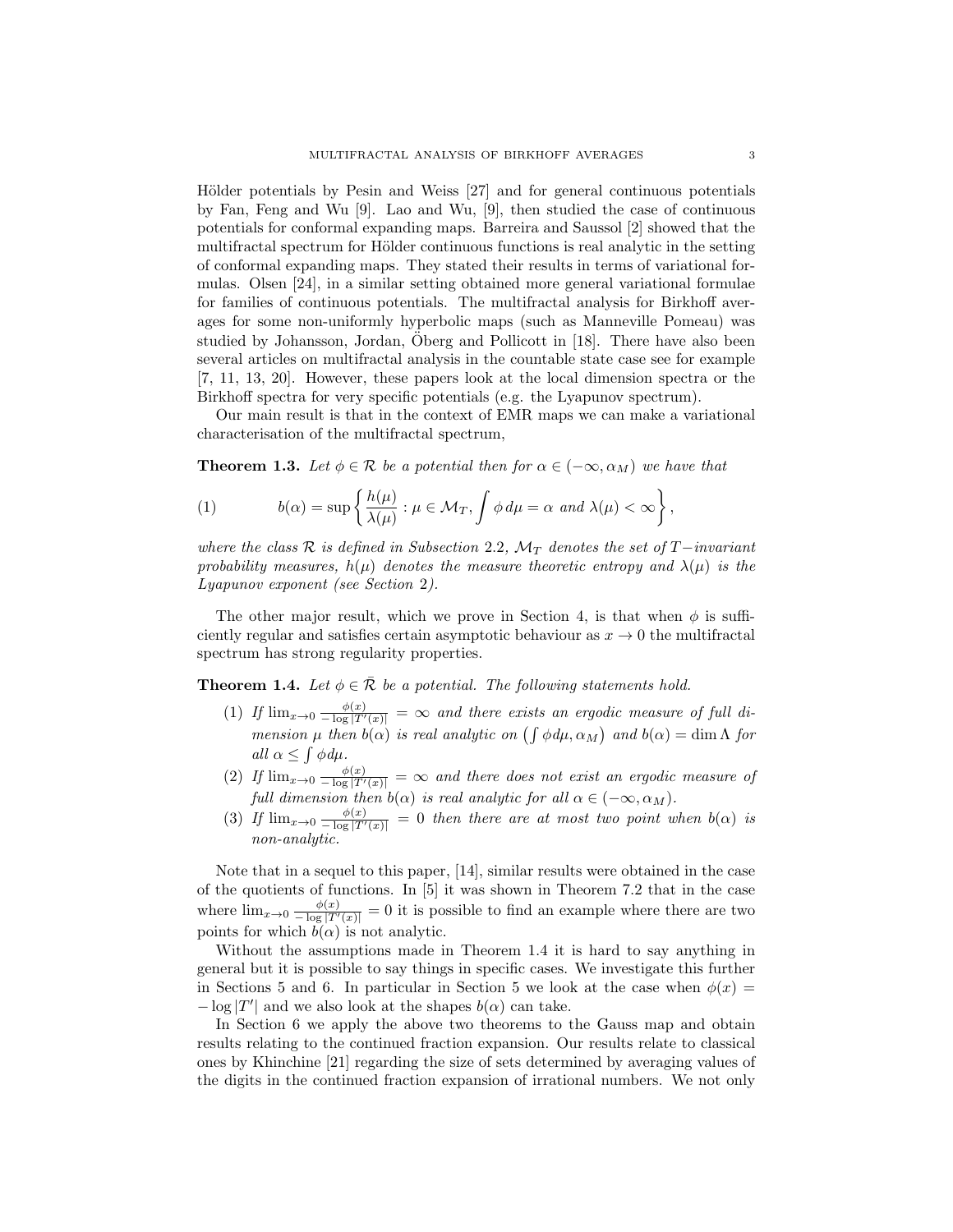consider the behaviour of the limit

$$
\lim_{n\to\infty}\sqrt[n]{a_1\cdot a_2\cdot\ldots\cdot a_n},
$$

where the continued fraction expansion of x is given by  $[a_1a_2 \ldots]$ . But we generalise it to a wide range of other functions. For example, we are able to describe level sets determined by the arithmetic averages of the digits in the continued fraction:

$$
\lim_{n\to\infty}\frac{1}{n}(a_1+a_2+\cdots+a_n).
$$

Note that there is related work in [8] where they look at the dimension of the sets where the frequencies of values the  $a_i$  can take are prescribed.

Since the potentials we consider are unbounded their Birkhoff average can be infinite. In Section 7 we compute the Hausdorff dimension of the set of points for which the Birkhoff average is infinite.

#### 2. Symbolic model and Thermodynamic Formalism

In this Section we describe the thermodynamic formalism for EMR maps. In order to do so, we will first recall results describing the thermodynamic formalism in the symbolic setting.

2.1. Thermodynamic formalism for countable Markov shifts. The full-shift on the countable alphabet N is the pair  $(\Sigma, \sigma)$  where

$$
\Sigma = \{(x_i)_{i \geq 1} : x_i \in \mathbb{N}\},\
$$

and  $\sigma : \Sigma \to \Sigma$  is the *shift* map defined by  $\sigma(x_1x_2 \cdots) = (x_2x_3 \cdots)$ . We equip  $\Sigma$ with the topology generated by the cylinders sets

$$
C_{i_1\cdots i_n} = \{x \in \Sigma : x_j = i_j \text{ for } 1 \le j \le n\}.
$$

The *n*−variation of a function  $\phi : \Sigma \to \mathbb{R}$  are defined by

$$
V_n(\phi) := \sup \left\{ |\phi(x) - \phi(y)| : x, y \in \Sigma, \ x_i = y_i \text{ for } 0 \le i \le n - 1 \right\}.
$$

We say that a function  $\phi : \Sigma \to \mathbb{R}$  has summable variation if  $\sum_{n=2}^{\infty} V_n(\phi) < \infty$ . If  $\phi$  has summable variation then it is continuous. A function  $\phi : \Sigma \to \mathbb{R}$  is called weakly Hölder if there exist  $A > 0$  and  $\theta \in (0,1)$  such that for all  $n \ge 1$  we have  $V_n(\phi) \leq A\theta^n$ . The thermodynamic formalism is well understood for the full-shift on a countable alphabet. The following definition of pressure is due to Mauldin and Urbański [23].

**Definition 2.1.** Let  $\phi : \Sigma \to \mathbb{R}$  be a potential of summable variations, the pressure of  $\phi$  is defined by

(2) 
$$
P(\phi) = \lim_{n \to \infty} \frac{1}{n} \log \sum_{\sigma^n(x) = x} \exp \left( \sum_{i=0}^{n-1} \phi(\sigma^i x) \right).
$$

The above limit always exits, but it can be infinity. This notion of pressure satisfies the following results (see [23, 28, 29, 30]),

**Proposition 2.2** (Variational Principle). If  $\phi : \Sigma \to \mathbb{R}$  has summable variations and  $P(\phi) < \infty$  then

$$
P(\phi) = \sup \left\{ h(\mu) + \int \phi \, d\mu : - \int \phi \, d\mu < \infty \, \text{ and } \mu \in \mathcal{M}_\sigma \right\},\,
$$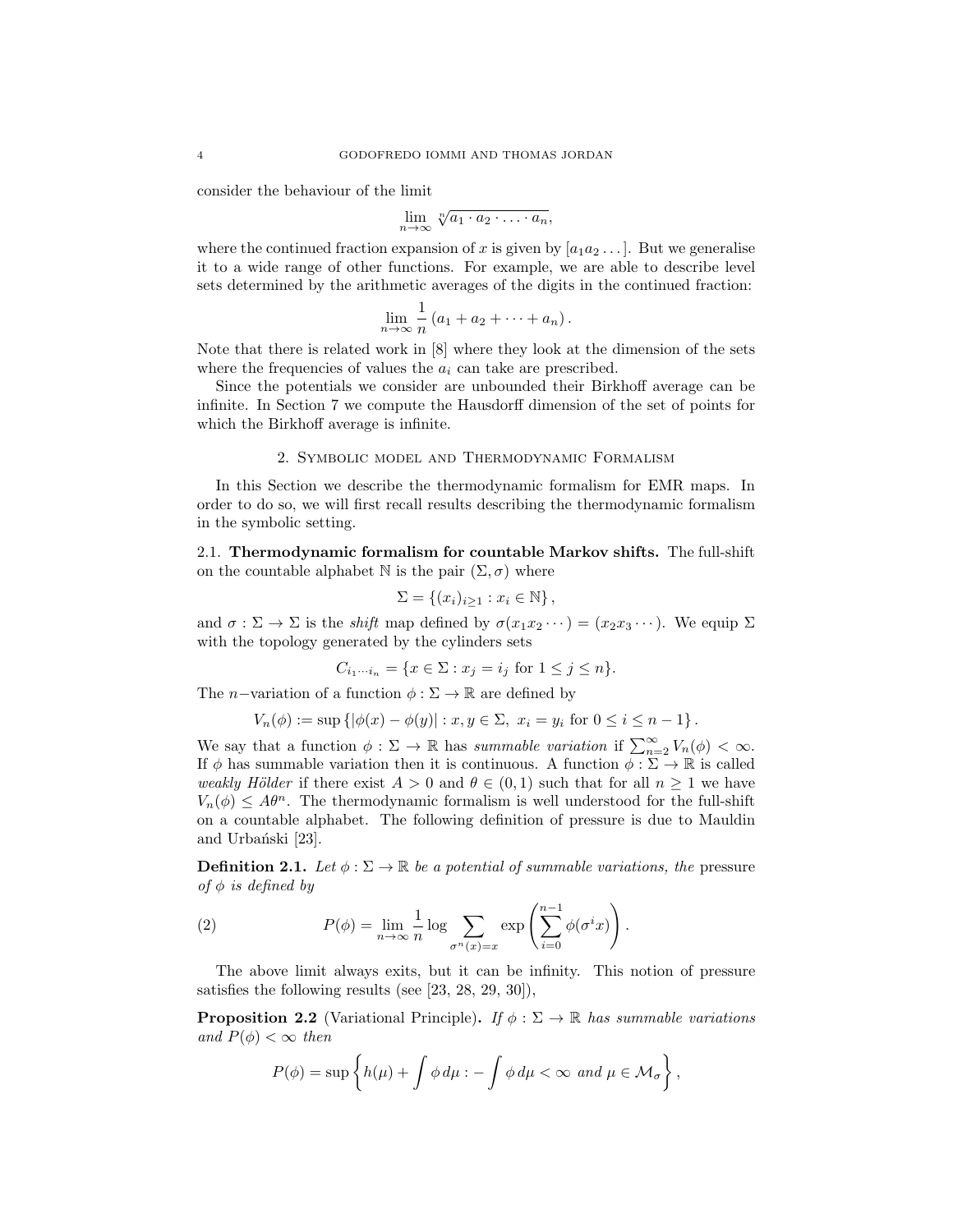where  $\mathcal{M}_{\sigma}$  is the space of shift invariant probability measures and  $h(\mu)$  is the measure theoretic entropy (see [32, Chapter 4]).

**Definition 2.3.** Let  $\phi : \Sigma \to \mathbb{R}$  be a potential of summable variations. A measure  $\mu \in \mathcal{M}_{\sigma}$  is called an equilibrium measure for  $\phi$  if

$$
P(\phi) = h(\mu) + \int \phi \, d\mu.
$$

**Proposition 2.4** (Approximation property). If  $\phi : \Sigma \to \mathbb{R}$  has summable variations then

$$
P(\phi) = \sup \{ P_{\sigma|K}(\phi) : K \subset \Sigma : K \neq \emptyset \text{ compact and } \sigma\text{-invariant} \},\
$$

where  $P_{\sigma|K}(\phi)$  is the classical topological pressure on K (for a precise definition see  $[32, Chapter 9]$ .

**Definition 2.5.** A probability measure  $\mu$  is called a Gibbs measure for the potential  $\phi$  if there exists two constants M and P, such that for every cylinder  $C_{i_1...i_n}$  and every  $x \in C_{i_1,...i_n}$  we have that

$$
\frac{1}{M} \le \frac{\mu(C_{i_1...i_n})}{\exp(-nP + \sum_{j=0}^{n-1} \phi(\sigma^j x))} \le M.
$$

**Proposition 2.6** (Gibbs measures). Let  $\phi : \Sigma \to \mathbb{R}$  be a potential such that  $\nabla^{\infty}$ ,  $V_{\alpha}(\phi) < \infty$  and  $P(\phi) < \infty$  then  $\phi$  has a unique Gibbs measure  $\sum_{n=1}^{\infty} V_n(\phi) < \infty$  and  $P(\phi) < \infty$  then  $\phi$  has a unique Gibbs measure.

**Proposition 2.7** (Regularity of the pressure function). Let  $\phi : \Sigma \to \mathbb{R}$  be a weakly Hölder potential such that  $P(\phi) < \infty$ , there exists a critical value  $s^* \in (0,1]$  such that for every  $s < s^*$  we have that  $P(s\phi) = \infty$  and for every  $s > s^*$  we have that  $P(s\phi) < \infty$ . Moreover, if  $s > s^*$  then the function  $s \to P(s\phi)$  is real analytic and every potential  $s\phi$  has an unique equilibrium measure.

2.2. Symbolic model. It is a direct consequence of the Markov structure assumed on a EMR map  $T$  that  $T : \Lambda \to \Lambda$  can be represented by a full-shift on a countable alphabet  $(\Sigma, \sigma)$ . Indeed, there exists a continuous map  $\pi : \Sigma \to \Lambda$  such that  $\pi \circ \sigma =$ To  $\pi$ . Moreover, if we denote by E the set of end points of the partition  $\{I_i\}$ , the map  $\pi : \Sigma \to \Lambda \setminus \bigcup_{n \in \mathbb{N}} T^{-n}E$  is an homeomorphism. Denote by  $I(i_1, \ldots i_n) = \pi(C_{i_1 \ldots i_n})$ the cylinder of length  $n$  for  $T$ . We will make use of the relation between the symbolic model and the repeller in order to describe the thermodynamic formalism for the map  $T$ . We first define the two classes of potentials that we will consider,

Definition 2.8. The class of regular potentials is defined by

$$
\mathcal{R}:=\left\{\phi:\Lambda\rightarrow\mathbb{R}:\phi<0,\ \phi\circ\pi\ has\ summable\ variations\ and\ \lim_{x\rightarrow 0}\phi(x)=-\infty\right\}.
$$

Note that if we have a potential  $\psi : \Lambda \to \mathbb{R}$  such that  $a\psi + b \in \mathcal{R}$  for some  $a, b \in \mathbb{R}$  then since we can compute the Birkhoff spectrum for  $a\psi + b \in \mathcal{R}$  we can compute the Birkhoff spectrum for  $\psi.$ 

Definition 2.9. The class of strongly regular potentials is defined by

 $\overline{\mathcal{R}} := \{ \phi : \Lambda \to \mathbb{R} : \phi \in \mathcal{R} \text{ and } \phi \circ \pi \text{ is weakly Hölder} \}.$ 

**Example 2.10.** Let  $\{a_n\}_n$  be a sequence of real numbers such that  $a_n \to -\infty$ . The locally constant potential  $\phi : \Lambda \to \mathbb{R}$  defined by  $\phi(x) = a_n$  if  $x \in I(n)$ , is such that  $\phi \in \mathcal{R}$ .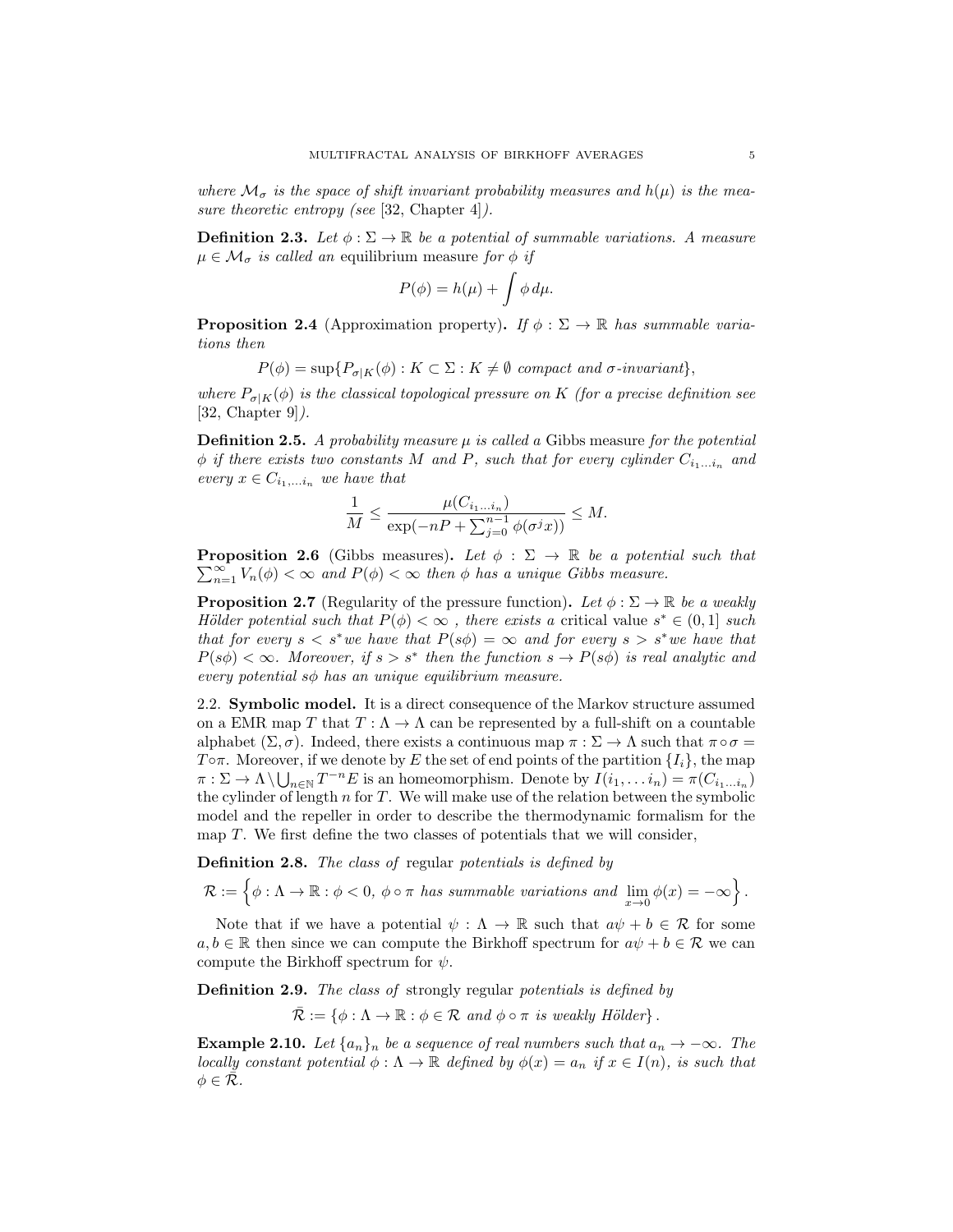The topological pressure of a potential  $\phi \in \mathcal{R}$  is defined by

$$
P_T(\phi) = \sup \left\{ h(\mu) + \int \phi \, d\mu : - \int \phi \, d\mu < \infty \text{ and } \mu \in \mathcal{M}_T \right\},\
$$

where  $\mathcal{M}_T$  denotes the space of T−invariant probability measures. Since there exists a bijection between the space of  $\sigma$ −invariant measure  $\mathcal{M}_{\sigma}$  and the space of T−invariant measures  $\mathcal{M}_T$  we have that

(3) 
$$
P_T(\phi) = P(\pi \circ \phi).
$$

Therefore, all the properties described in Subsection 2.1 can be translated into properties of the topological pressure of the map  $T$ . Since both pressures have the exact same behaviour, for simplicity, we will denote them both by  $P(\cdot)$ .

**Remark 2.11.** Since we are assuming that the set E of end points of the partition has only one accumulation point and it is zero, we have that if  $\phi \in \mathcal{R}$  then  $\lim_{x\to 0} \phi(x) = -\infty$  and if  $a \in \Lambda \setminus \{0\}$  then  $\lim_{x\to a} \phi(x) < \infty$ .

**Remark 2.12.** Note that if T is an EMR map then the potential  $-\log|T'| \in \mathcal{R}$ . If  $\mu \in \mathcal{M}_T$  then the integral

$$
\lambda(\mu):=\int \log |T'|\,d\mu,
$$

will be called the Lyapunov exponent of  $\mu$ .

2.3. Hausdorff Dimension. In this subsection we recall basic definitions from dimension theory. We refer to the books [1, 4, 26] for further details. A countable collection of sets  $\{U_i\}_{i\in N}$  is called a  $\delta$ -cover of  $F \subset \mathbb{R}$  if  $F \subset \bigcup_{i\in \mathbb{N}} U_i$ , and for every  $i \in \mathbb{N}$  the sets  $U_i$  have diameter  $|U_i|$  at most  $\delta$ . Let  $s > 0$ , we define

$$
H^s_{\delta}(F) := \inf \left\{ \sum_{i=1}^{\infty} |U_i|^s : \{U_i\}_i \text{ is a } \delta\text{-cover of } F \right\}
$$

and

$$
H^s(F):=\lim_{\delta\to 0}H^s_\delta(F).
$$

The Hausdorff dimension of the set  $F$  is defined by

$$
\dim_H(F) := \inf \{ s > 0 : H^s(F) = 0 \} .
$$

We will also define the *Hausdorff dimension* of a probability measure  $\mu$  by

$$
\dim_H(\mu) := \inf \left\{ \dim_H(Z) : \mu(Z) = 1 \right\}.
$$

A measure  $\mu \in \mathcal{M}_T$  is called a *measure of maximal dimension* if dim<sub>H</sub>  $\mu = \dim_H \Lambda$ .

#### 3. Variational principle for the Hausdorff dimension

In this section we prove our main result. That is, we establish the Hausdorff dimension of the level sets  $J(\alpha)$  satisfy a conditional variational principle.

**Theorem 3.1.** Let  $\phi \in \mathcal{R}$  then for  $\alpha \in (-\infty, \alpha_M)$ 

(4) 
$$
\dim_H(J(\alpha)) = \sup \left\{ \frac{h(\mu)}{\lambda(\mu)} : \mu \in \mathcal{M}_T, \int \phi \, d\mu = \alpha \text{ and } \lambda(\mu) < \infty \right\}.
$$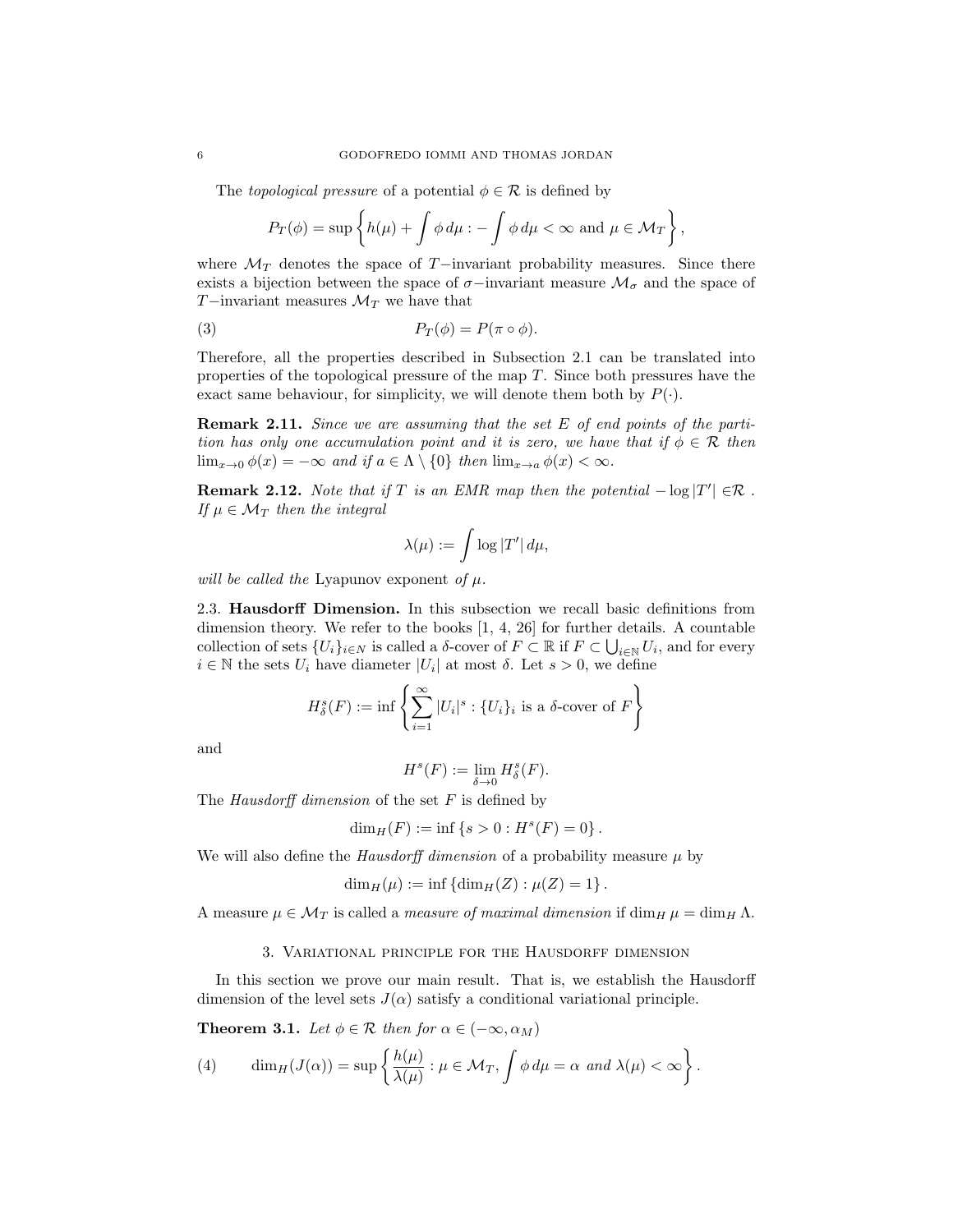Proof of the lower bound. In order to prove the lower bound first note that if  $\mu \in \mathcal{M}_T$  is ergodic and  $\int \phi \, d\mu = \alpha$  then  $\mu(J(\alpha)) = 1$ . Moreover if  $\lambda(\mu) < \infty$  then  $\dim_H(\mu) = \frac{h(\mu)}{\lambda(\mu)}$  and we can conclude that

$$
\dim_H(J(\alpha)) \ge \dim_H(\mu) = \frac{h(\mu)}{\lambda(\mu)}.
$$

Thus we can deduce that

$$
\dim_H(J(\alpha)) \geq \sup \left\{ \frac{h(\mu)}{\lambda(\mu)} : \mu \in \mathcal{M}_T \text{ and ergodic }, \int \phi \, d\mu = \alpha \text{ and } \lambda(\mu) < \infty \right\}.
$$

To complete the proof of the lower bound we need the following lemma.

**Lemma 3.2.** Let  $\alpha \in (-\infty, \alpha_M)$ . If  $\mu \in \mathcal{M}_T$ ,  $\int \phi \, d\mu = \alpha$  and  $\lambda(\mu) < \infty$  then for any  $\varepsilon > 0$  we can find  $\nu \in \mathcal{M}_T$  which is ergodic and

- (1)  $\int \phi \, d\nu = \alpha$ ,
- (2)  $|h(\nu) h(\mu)| \leq \varepsilon$ , (3)  $|\lambda(\nu) - \lambda(\mu)| \leq \varepsilon$ .
- 

Proof. Let  $\mu \in \mathcal{M}_T$ ,  $\int \phi \, d\mu = \alpha$  and  $\lambda(\mu) < \infty$ . We can then find a sequence of invariant measures  $\{\mu_n\}$  supported on finite subsystems such that  $\int \phi \, d\mu_n =$  $\alpha$ ,  $\lim_{n\to\infty}\lambda(\mu_n) = \lambda(\mu)$  and  $\lim_{n\to\infty}h(\mu_n) = h(\mu)$ . Since these measures are supported on finite subsystems we can apply Lemma 2 and Lemma 3 from [18] to complete the proof.  $\Box$ 

We can now immediately deduce that

$$
\sup \left\{ \frac{h(\mu)}{\lambda(\mu)} : \mu \in \mathcal{M}_T, \int \phi \, d\mu = \alpha \text{ and } \lambda(\mu) < \infty \right\} =
$$
\n
$$
\sup \left\{ \frac{h(\mu)}{\lambda(\mu)} : \mu \in \mathcal{M}_T \text{ and ergodic }, \int \phi \, d\mu = \alpha \text{ and } \lambda(\mu) < \infty \right\},
$$

which completes the proof of the lower bound.

3.1. Upper bound. In this section we prove the upper bound of our main result. We adapt to our setting the method used in [18].

Lemma 3.3. The function

$$
F(\alpha) := \sup \left\{ \frac{h(\mu)}{\lambda(\mu)} : \mu \in \mathcal{M}_T, \int \phi \, d\mu = \alpha \text{ and } \lambda(\mu) < \infty \right\}
$$

is continuous in the domain  $(-\infty, \alpha_M)$ .

*Proof.* Let  $\{\mu_n\}$  be a sequence of measures in  $\mathcal{M}_T$  satisfying  $\lambda(\mu_n) < \infty$  and converging to a measure  $\mu$  where  $\int \phi \, d\mu = \alpha$ . Let  $\overline{\mu}, \mu \in \mathcal{M}_T$  such that

$$
\int \phi\, d\underline{\mu} < \alpha < \int \phi\, d\overline{\mu}
$$

and  $\lambda(\overline{\mu}), \lambda(\overline{\mu}) < \infty$ . By considering convex combinations of  $\mu_n$  with  $\overline{\mu}$  or  $\mu$  we can find a sequence of measures  $\nu_n$  where  $\int \phi \, d\nu_n = \alpha$  for each n and

$$
\lim_{n \to \infty} \left| \frac{h(\mu_n)}{\lambda(\mu_n)} - \frac{h(\nu_n)}{\lambda(\nu_n)} \right| = 0.
$$

It then follows that

$$
F(\alpha) \ge \limsup_{n \to \infty} F(\alpha_n).
$$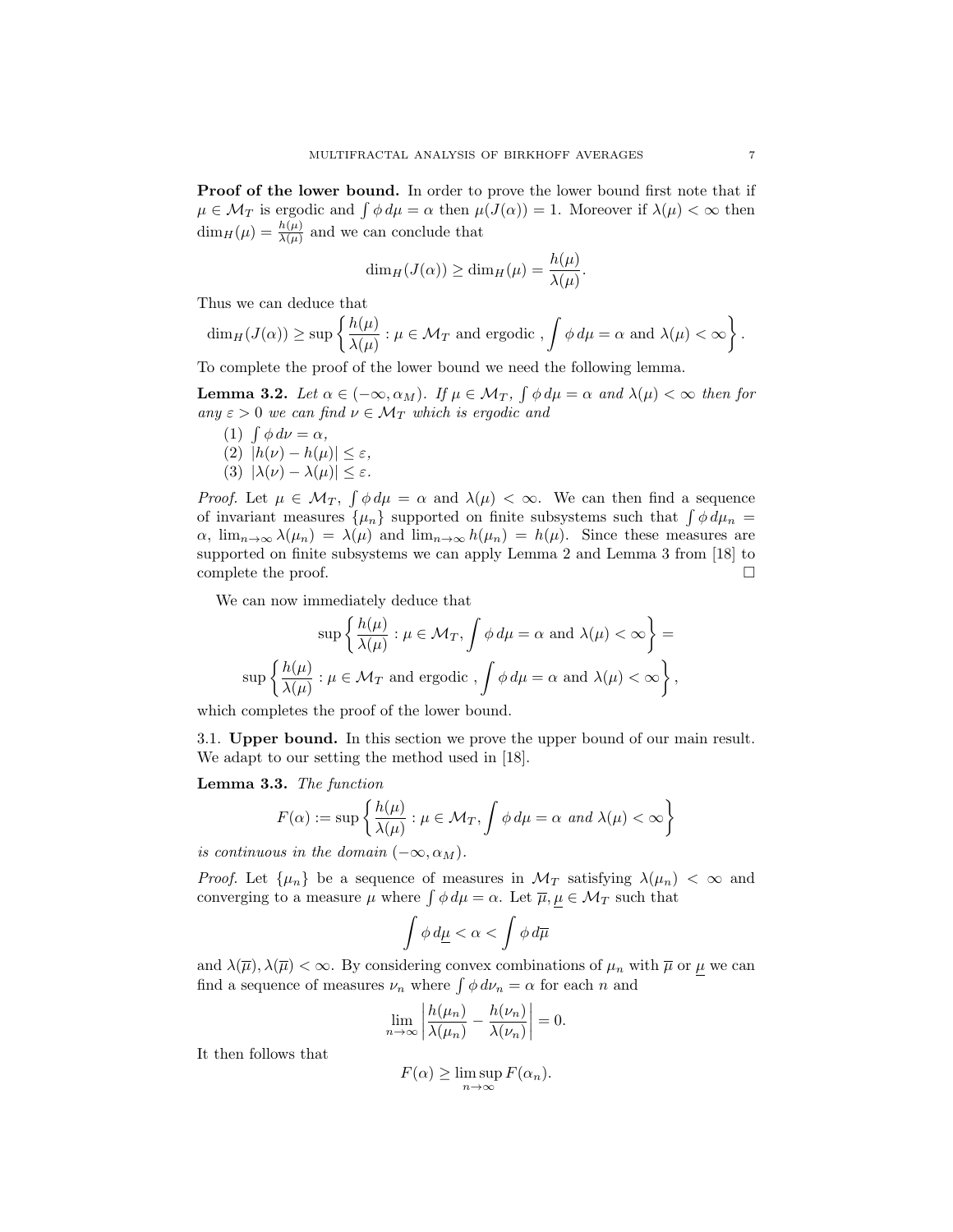In the other direction we fix  $\mu, \nu \in \mathcal{M}_T$  with  $\int \phi \, d\nu = \beta \langle \alpha \rangle = \int \phi \, d\mu$ . Let  $\nu_p = p\nu + (1-p)\mu$  and note that

$$
\liminf_{x \to \alpha^{-}} F(x) \ge \lim_{p \to 0} \frac{h(\nu_p)}{\lambda(\nu_p)} = \frac{h(\mu)}{\lambda(\mu)}
$$

and

$$
\liminf_{x \to \beta^+} F(x) \ge \lim_{p \to 1} \frac{h(\nu_p)}{\lambda(\nu_p)} = \frac{h(\nu)}{\lambda(\nu)}.
$$

We can use this to deduce that

$$
F(\alpha) \le \liminf_{n \to \infty} F(\alpha_n).
$$

 $\Box$ 

Denote by  $S_k \phi(x) := \sum_{i=0}^{k-1} \phi(T^i x)$ . Let  $\alpha \in \mathbb{R}, N \in \mathbb{N}$  and  $\varepsilon > 0$  and consider the following set,

(5) 
$$
J(\alpha, N, \varepsilon) := \left\{ x \in \Lambda : \frac{S_k \phi(x)}{k} \in (\alpha - \varepsilon, \alpha + \varepsilon), \text{ for every } k \ge N \right\}.
$$

Note that

$$
J(\alpha) \subset \bigcup_{N=1}^{\infty} J(\alpha, N, \varepsilon).
$$

In order to obtain an upper bound on the dimension of  $J(\alpha)$  we will compute upper bounds on the dimension of  $J(\alpha, N, \varepsilon)$ . Denote by  $\mathcal{C}_k$  the cover of  $J(\alpha, N, \varepsilon)$ by cylinders of length  $k \in \mathbb{N}$ , that is

$$
\mathcal{C}_k := \{ I(i_1,\ldots,i_k) : I(i_1,\ldots,i_k) \cap J(\alpha,N,\varepsilon) \neq \emptyset \}.
$$

**Lemma 3.4.** For every  $k \in \mathbb{N}$  the cardinality of  $\mathcal{C}_k$  is finite.

*Proof.* Since  $\phi \in \mathcal{R}$  we can deduce that  $\lim_{i\to\infty} \inf_{x\in I(i)} \phi(x) = -\infty$  and hence we can find an  $i \in \mathbb{N}$  such that for all  $x \in I(j)$  with  $j \geq i$  we have that  $|\phi(x)| >$  $k(|\alpha| + \varepsilon)$ . It then follows that  $C_k$  only contains cylinders  $I(i_1, \ldots, i_k)$  where each  $i_l < i$ . There is clearly only a finite number of such cylinders.  $i_l < i$ . There is clearly only a finite number of such cylinders.

Let  $s_k \in \mathbb{R}$  denote the unique real number such that

 $I(i)$ 

$$
\sum_{i_1,\ldots,i_k\in\mathcal{C}_k}|I(i_1,\ldots i_k)|^{s_k}=1.
$$

We define the following number:

(6) 
$$
s := \limsup_{k \to \infty} s_k
$$

Lemma 3.5. The following bound holds,

$$
\dim_H(J(\alpha,N,\varepsilon))\leq s,
$$

and there exists a sequence of  $T$ −invariant probability measures  $\{\mu_k\}$  such that

$$
\lim_{k \to \infty} \left( s_k - \frac{h(\mu_k)}{\lambda(\mu_k)} \right) = 0
$$

and  $\int \phi \, d\mu_k \in (\alpha - 2\varepsilon, \alpha + 2\varepsilon).$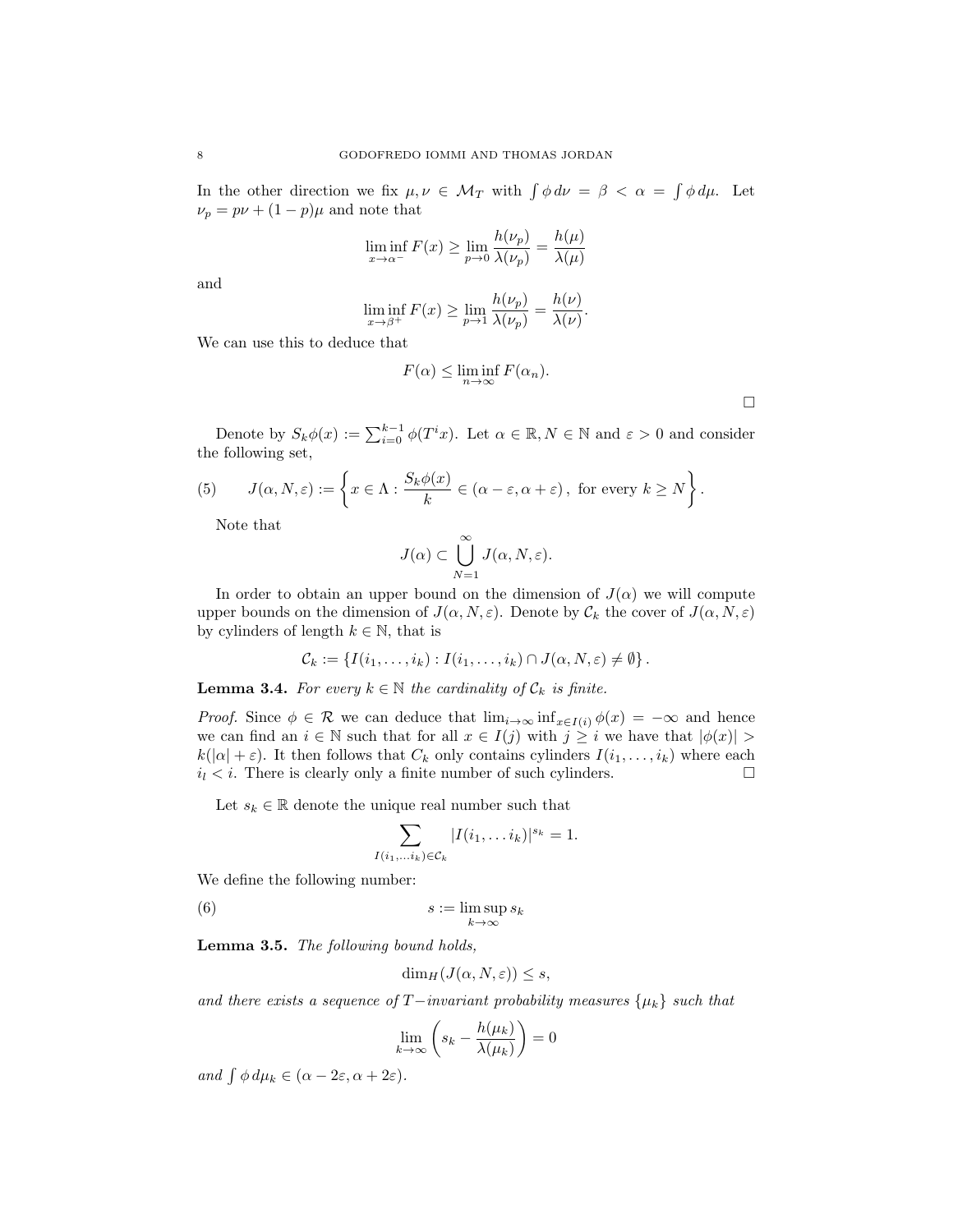*Proof.* To see that  $\dim_H(J(\alpha, N, \varepsilon)) \leq s$ , we note that for k sufficiently large and  $\varepsilon > 0$ 

$$
H_{\xi^{-k}}^{s+\varepsilon}(J(\alpha, N, \varepsilon)) \leq \sum_{I(i_1, \ldots i_k) \in \mathcal{C}_k} |I(i_1, \ldots i_k)|^{s+\varepsilon} \leq 1.
$$

This means that  $H^{s+\varepsilon}(J(\alpha, N, \varepsilon)) \leq 1$  and so dim  $J(\alpha, N, \varepsilon) \leq s + \varepsilon$ .

For the second part let  $\eta_k$  be the T<sup>k</sup>-invariant Bernoulli measure which assigns each cylinder in  $C_k$ , denoted by  $I(i_1, \ldots, i_k)$ , the probability  $|I(i_1, \ldots, i_k)|^{s_k}$ . Note that the entropy of this measure with respect to  $T^k$  will be

$$
h(\eta_k, T^k) = -s_k \sum_{I(i_1,\ldots,i_k)\in C_k} |I(i_1,\ldots,i_k)|^{s_k} \log |I(i_1,\ldots,i_k)|
$$

and there will exist  $C > 0$  such that for all  $k \in \mathbb{N}$  the Lyapunov exponent  $\lambda(\eta_k, T^{k+1})$  satisfies

$$
\left| -\lambda(\eta_k, T^k) - \sum_{I(i_1,\ldots,i_k)\in C_k} |I(i_1,\ldots,i_k)|^{s_k} \log |I(i_1,\ldots,i_k)| \right| \leq C.
$$

This then gives that

$$
\frac{s_k(\lambda(\eta_k, T^k) - C)}{\lambda(\eta_k, T^k)} \le \frac{h(\mu, T^k)}{\lambda(\eta_k, T^k)} \le \frac{s_k(\lambda(\eta_k, T^k) + C)}{\lambda(\eta_k, T^k)}
$$

and since  $\lambda(\eta_k, T^k) \geq \xi^k$  it follows that  $\lim_{k \to \infty} \frac{h(\eta_k, T^k)}{\lambda(\eta_k, T^k)} - s_k = 0$ . Moreover, for k sufficiently large each cylinder in  $C_k$  will only contain points x where  $S_k\phi(x) \in$  $(\alpha - 2\varepsilon, \alpha + 2\varepsilon)$ . This means that  $\int \frac{S_k \phi}{k} d\eta_k \in (\alpha - 2\varepsilon, \alpha + 2\varepsilon)$ . To complete the proof we simply let  $\mu_k = (1/k) \sum_{i=0}^{k-1} \eta_k \circ T^{-i}$ .

Thus, we can deduce that

$$
\dim_H J(\alpha) \le \lim_{\varepsilon \to 0} \sup_{\gamma \in (\alpha - \varepsilon, \alpha + \varepsilon)} F(\gamma).
$$

The fact that

$$
\dim_H J(\alpha) \le F(\alpha)
$$

now follows by Lemma 3.3. This completes the proof of Theorem 3.1.

Remark 3.6. It is a direct consequence of the work of Barreira and Schmeling [3] together with the approximation property of the pressure (Proposition 2.4) that the irregular set has full Hausdorff dimension,

$$
\dim_H J' = \dim_H \Lambda.
$$

#### 4. Regularity of the multifractal spectrum

This section is devoted to the study of the regularity properties of the multifractal spectrum. We relate the conditional variational principle to thermodynamic properties and as a result prove Theorem 1.4 . Our proof is based on ideas developed by Barreira and Saussol [2] in the uniformly hyperbolic (Markov with finitely many branches) setting. Nevertheless, most of their arguments can not be translated into the non-compact (Markov with countably many branches) setting. It should be pointed out that the behaviour of the multifractal spectrum in this setting is much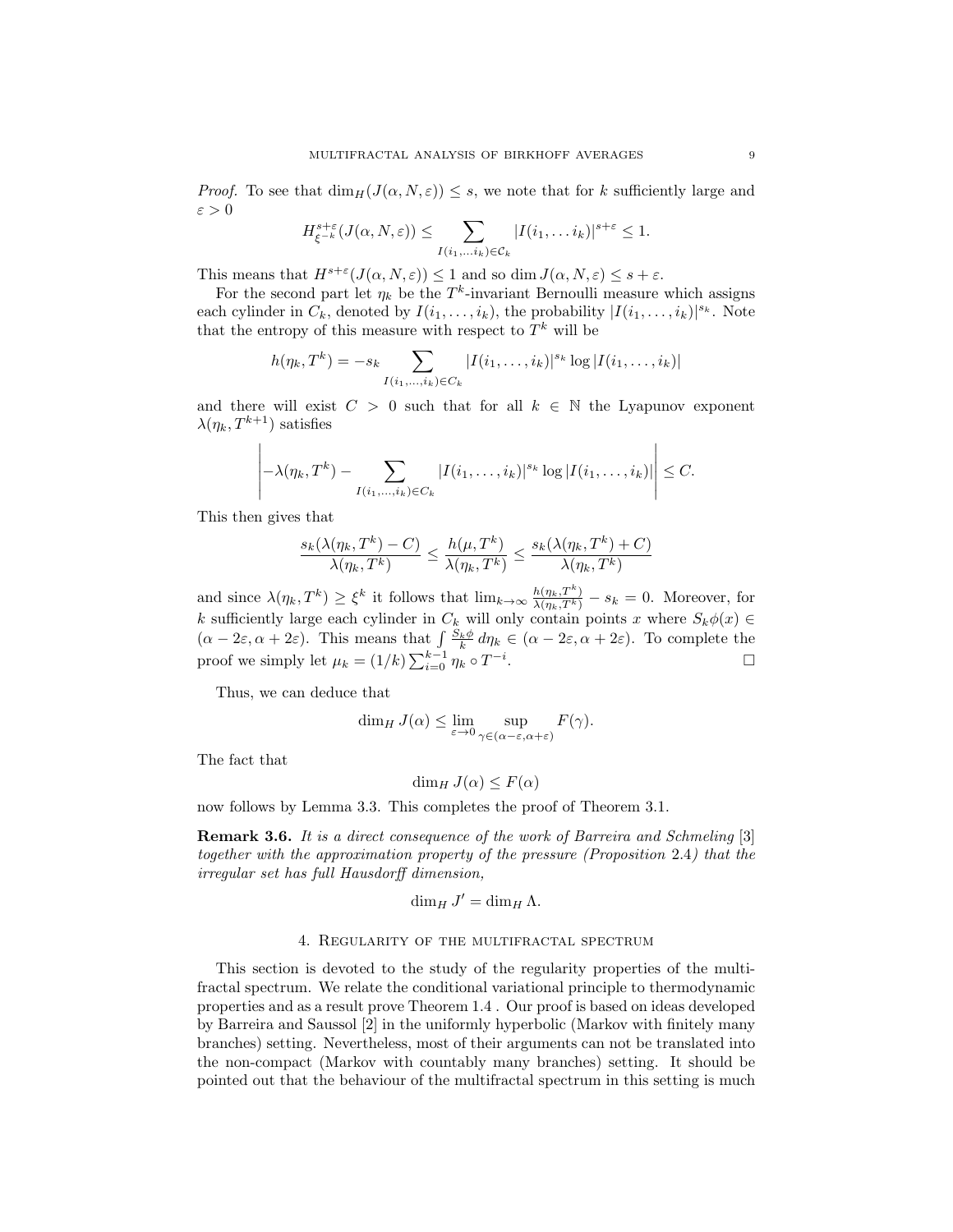richer than in the compact setting. New phenomena occurs, in particular the multifractal spectrum can be constant and it can have points where it is not analytic. We obtain conditions ensuring these new phenomena happen.

The following Proposition is a direct consequence of results by Mauldin and Urbański  $[23]$ , Sarig  $[29]$  and Stratmann and Urbański  $[31]$ . We will use it to deduce certain regularity properties of the multifractal spectrum. Throughout this section we will let  $\phi \in \mathcal{R}$  and  $\alpha_M$  to be as in the introduction. Some of the results will need additionally that  $\phi \in \mathcal{R}$ .

**Proposition 4.1** (Regularity). If  $\phi \in \overline{\mathcal{R}}$ ,  $\delta \in (0,1]$  and  $\alpha \in (-\infty, \alpha_M)$  then the function

$$
q \mapsto P(q(\phi - \alpha) - \delta \log |T'|),
$$

when finite is real analytic, and in this case

(7) 
$$
\frac{d}{dq}P(q(\phi-\alpha)-\delta\log|T'|)\Big|_{q=q_0} = \int \phi \, d\mu_{q_0,\delta}-\alpha,
$$

where  $\mu_{q_0,\delta}$  is the equilibrium state of the potential  $q_0(\phi - \alpha) - \delta \log |T'|$ .

For  $\alpha \in (-\infty, \alpha_M)$  we will let

$$
\delta(\alpha) = \sup \left\{ \frac{h(\mu)}{\lambda(\mu)} : \mu \in \mathcal{M}_T, \int \phi \, d\mu = \alpha \text{ and } \lambda(\mu) < \infty \right\}.
$$

We wish to relate  $\delta(\alpha)$  to the function  $q \mapsto P(q(\phi - \alpha) - \delta \log |T'|)$ . To do this we introduce the value  $\delta^*$  which is defined by

 $\delta^* := \inf \{ \delta \in [0,1] : P(q\phi - \delta \log |T'|) < \infty \text{ for some } q > 0 \}.$ 

This quantity will alway give a lower bound for  $\delta(\alpha)$ .

**Lemma 4.2.** For all  $\alpha \in (-\infty, \alpha_M)$  we have that  $\delta(\alpha) \geq \delta^*$ .

*Proof.* If  $\delta^* = 0$  then this statement is obvious so we will assume that  $\delta^* > 0$ . Let  $0 < s < \delta^*$  and  $\alpha \in (-\infty, \alpha_M)$ . In order to show that  $\delta(\alpha) > \delta^*$  we will exhibit a sequence of invariant measures  $(\nu_n)$  such that for every  $n \in \mathbb{N}$  we have  $\int \phi \, d\nu_n = \alpha$ and

$$
\lim_{n \to \infty} \frac{h(\nu_n)}{\lambda(\nu_n)} \ge s.
$$

First note that we can find a sequence of invariant measures  $(\mu_n)$  such that for all *n* we have  $s\lambda(\mu_n) < h(\mu_n) < \infty$  and  $\lim_{n\to\infty} \frac{h(\mu_n)}{-\int \phi d\mu_n} = \infty$ . Indeed, note that for every  $q > 0$  we have that  $P(q\phi - s \log |T'|) = \infty$ . Let  $q > 0$  and  $A > 0$  with  $A > q\alpha_M$ . Because of the approximation property of the pressure, we can choose an invariant measure  $\nu$  satisfying

(8) 
$$
h(\nu) + q \int \phi \ d\nu - s\lambda(\nu) \geq A.
$$

That is

$$
h(\nu) > (A - q\alpha_M) + s\lambda(\nu).
$$

From where we can deduce that

$$
s\lambda(\nu)
$$

Since  $\int \phi \, d\nu < 0$  then from equation (8) we have

(9) 
$$
\frac{h(\nu)}{-\int \phi \, d\nu} > -\frac{A}{\int \phi \, d\nu} - s \frac{\lambda(\nu)}{\int \phi \, d\nu} + q > q.
$$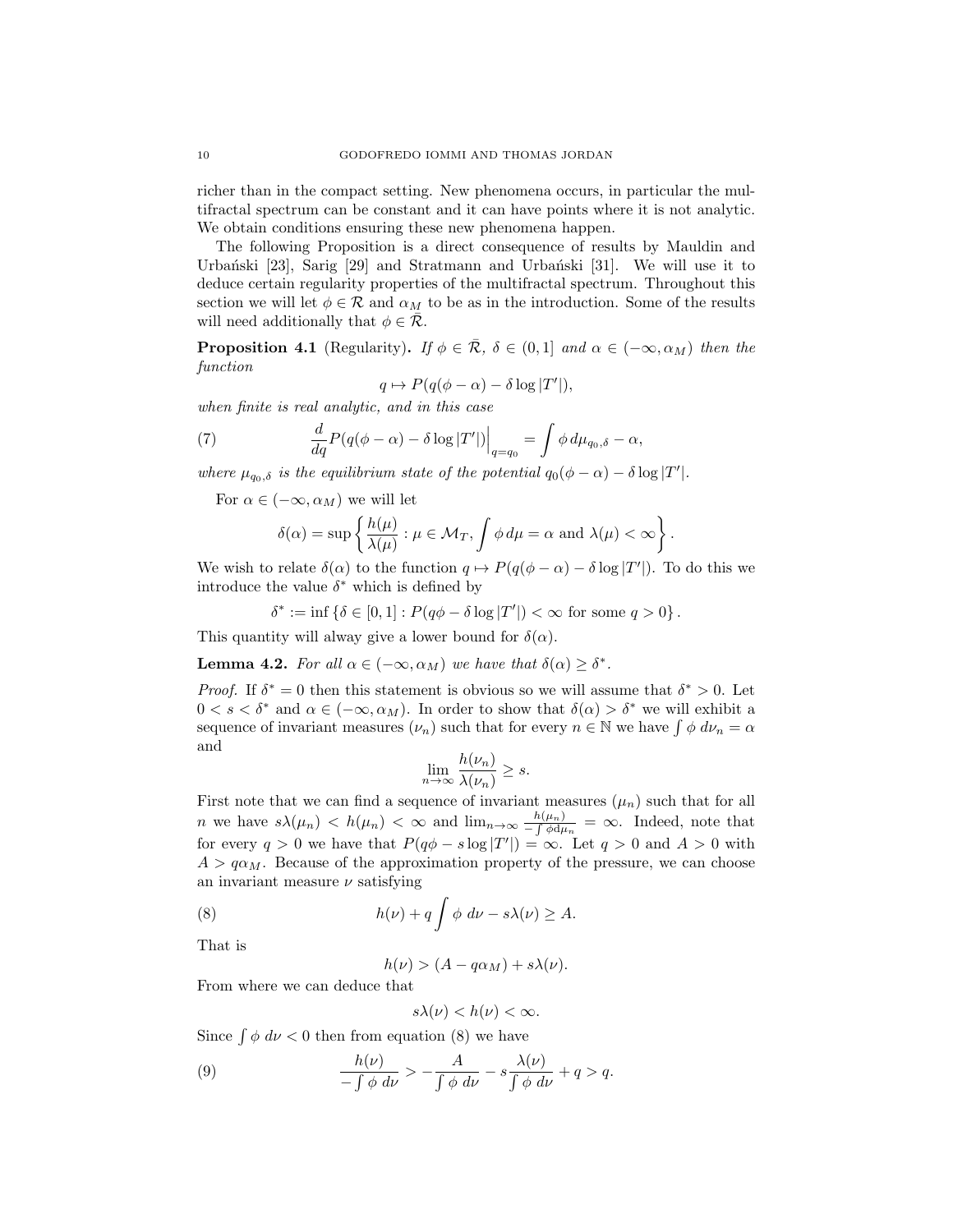Since we can do this for every positive  $q \in \mathbb{R}$ , let  $q = n$  and denote by  $\mu_n$  and invariant measures satisfying equations (8) and (9). The sequence  $(\mu_n)$  complies with the required conditions.

Passing to a subsequence if necessary, we can assume that the sequence  $\int \phi \, d\mu_n$ is monotone and that the following limit exists  $\gamma = \lim_{n \to \infty} \int \phi \, d\mu_n$  (note that  $\gamma$  can be  $-\infty$ ).

For sufficiently large values of  $n \in \mathbb{N}$  the integral  $\int \phi \, d\mu_n$  is close to  $\gamma$ . Therefore, there exists  $\beta \in \mathbb{R}$  and an invariant measure  $\mu$  satisfying:

- (1)  $\int \phi \, d\mu = \beta$ ,
- (2)  $h(\mu) < \infty$  and  $\lambda(\mu) < \infty$ ,
- (3)  $\alpha \in (\beta, \int \phi \, d\mu_n]$  or  $\alpha \in [\int \phi \, d\mu_n, \beta)$  for  $n \in \mathbb{N}$  large enough.

For *n* sufficiently large we can also find constants  $p_n \in [0,1]$  such that  $\alpha =$  $p_n\beta + (1 - p_n) \int \phi \, d\mu_n$ . If  $p_n = 0$  for all n sufficiently large then there is nothing to prove. Consider the following sequence of invariant measures  $(\nu_n)$  defined by

$$
\nu_n = p_n \mu + (1 - p_n) \mu_n.
$$

Then  $\int \phi \ d\nu_n = \alpha$ . By construction we have that  $\lim_{n \to \infty} h(\mu_n) = \infty$ . Since by assumption  $\alpha \neq \beta$  we have that  $\lim_{n \to \infty} (1 - p_n) \in (0, 1]$ . Therefore

$$
\lim_{n \to \infty} (1 - p_n) h(\mu_n) = \infty.
$$

This implies that

$$
\lim_{n \to \infty} \frac{h(\nu_n)}{\lambda(\nu_n)} = \lim_{n \to \infty} \frac{p_n h(\mu) + (1 - p_n) h(\mu_n)}{p_n \lambda(\mu) + (1 - p_n) \lambda(\mu_n)} \ge s.
$$

For notational ease we will allow  $P(q(\phi - \alpha) - \delta \log |T'|) \geq 0$  to include the case when it is infinite.

**Lemma 4.3.** If  $\phi \in \mathcal{R}$ ,  $\alpha \in (-\infty, \alpha_M)$  and  $\delta(\alpha) > \delta^*$  then for all  $q \in \mathbb{R}$  we have  $P(q(\phi - \alpha) - \delta(\alpha) \log |T'|) \geq 0$ 

Proof. Recall that

$$
\delta(\alpha) = \sup \left\{ \frac{h(\mu)}{\lambda(\mu)} : \mu \in \mathcal{M}_T, \int \phi \, d\mu = \alpha \text{ and } \lambda(\mu) < \infty \right\}.
$$

Denote by  $(\mu_n)_n$  a sequence of T−invariant measures such that for every  $n \in \mathbb{N}$  we have

(1) 
$$
\int \phi \ d\mu_n = \alpha
$$
,  
\n(2)  $h(\mu_n) < \infty$  and  $\lambda(\mu_n) < \infty$ ,  
\n(3) 
$$
\lim_{n \to \infty} \frac{h(\mu_n)}{\lambda(\mu_n)} = \delta(\alpha).
$$

If we choose  $\delta^* < s_1 < s_2 < \delta(\alpha)$  and  $q_0 > 0$  such that  $P(q_0\phi - s_1 \log |T'|) = K < \infty$ then by the variational principle for all  $n$  we have

$$
q_0 \int \phi \mathrm{d}\mu_n - s_1 \lambda(\mu_n) + h(\mu_n) \le K
$$

and thus

(10) 
$$
h(\mu_n) - s_1 \lambda(\mu_n) \leq K - q_0 \alpha.
$$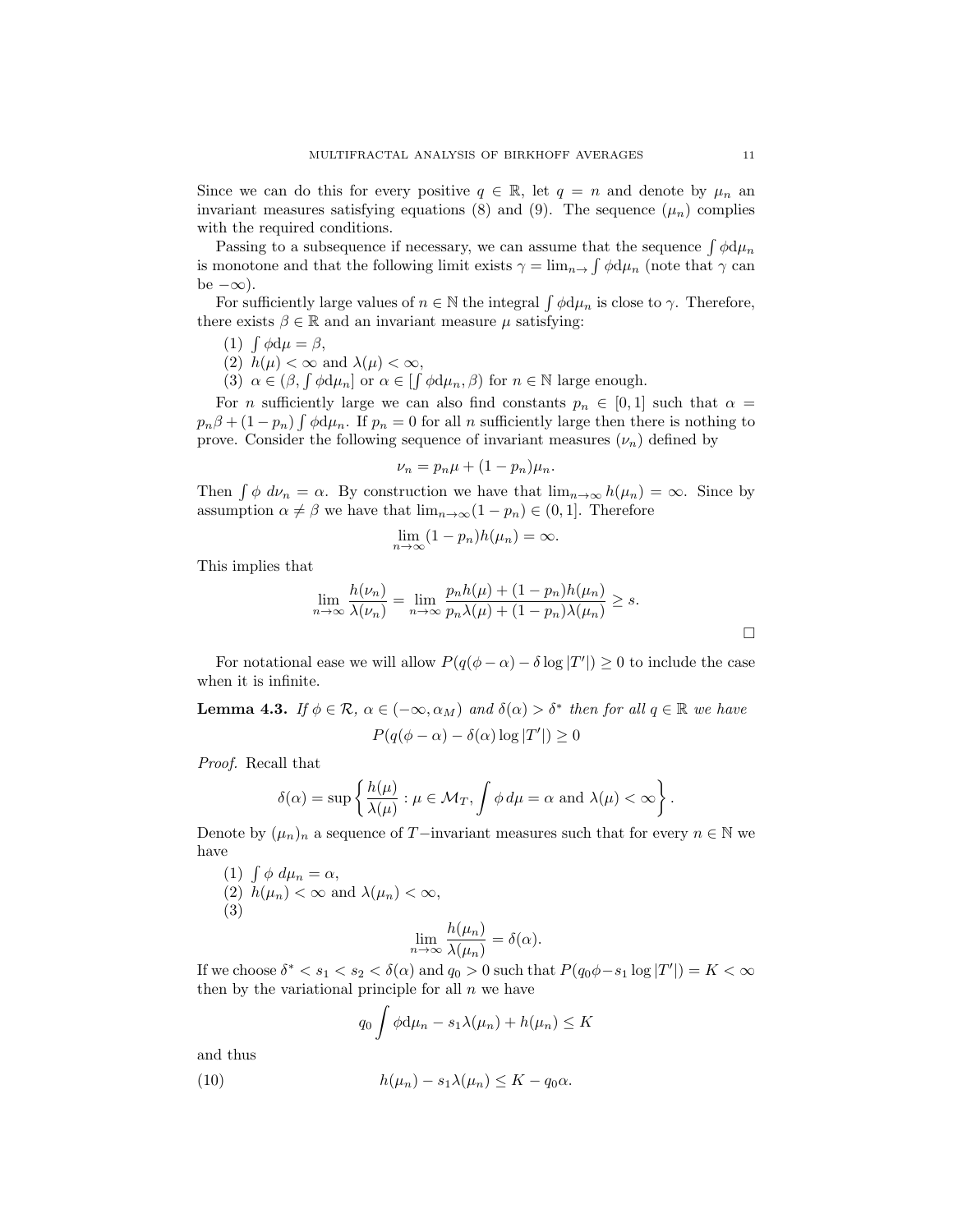Since for  $n$  sufficiently large we have

$$
s_2 \leq \frac{h(\mu_n)}{\lambda(\mu_n)} \leq \delta(\alpha),
$$

we obtain that  $s_2\lambda(\mu_n) \leq h(\mu_n)$ . Thus, for *n* sufficiently large we have that

$$
h(\mu_n)-s_1\lambda(\mu_n)\geq (s_2-s_1)\lambda(\mu_n).
$$

Substituting this into inequality (10) we get that for n sufficiently large

$$
\lambda(\mu_n) \le \frac{K - q_0 \alpha}{s_2 - s_1}.
$$

Furthermore by the variational principle we have that for all  $q \in \mathbb{R}$ 

$$
P(q(\phi - \alpha) - \delta(\alpha) \log |T'|) \ge h(\mu_n) + q \left( \int \phi \ d\mu_n - \alpha \right) - \delta(\alpha) \lambda(\mu_n) =
$$

$$
h(\mu_n) - \delta(\alpha) \lambda(\mu_n) \ge \lambda(\mu_n) \left( \frac{h(\mu_n)}{\lambda(\mu_n)} - \delta(\alpha) \right).
$$

The result then follows since  $\lambda(\mu_n)$  is bounded above and  $\lim_{n\to\infty}\left(\frac{h(\mu_n)}{\lambda(\mu_n)}-\delta(\alpha)\right)=$ 0 which means that

$$
\lim_{n \to \infty} \left( \lambda(\mu_n) \left( \frac{h(\mu_n)}{\lambda(\mu_n)} - \delta(\alpha) \right) \right) = 0.
$$

We can now describe the function  $q \to P(q(\phi - \alpha) - \delta(\alpha) \log |T'|)$  in more detail. **Lemma 4.4.** For any  $\alpha \in (-\infty, \alpha_M]$  one of the following three statements will hold,

\n- (1) 
$$
\delta(\alpha) = \delta^*
$$
.
\n- (2) There exists  $q_0 \in \mathbb{R}$  such that  $P(q_0(\phi - \alpha) - \delta(\alpha) \log |T'|) = 0$  and  $\frac{\partial}{\partial q} P(q(\phi - \alpha) - \delta(\alpha) \log |T'|) \Big|_{q = q_0} = 0.$
\n- (3) There exists  $q_c \in \mathbb{R}$  such that  $P(q_c(\phi - \alpha) - \delta(\alpha) \log |T'|) = 0$  and
\n

 $P(q(\phi - \alpha) - \delta(\alpha) \log |T'|) = \infty$ 

for all  $q < q_c$ .

*Proof.* We will assume throughout that  $\delta(\alpha) > \delta^*$  since otherwise (1) is satisfied.

We know that when finite the function  $q \to P(q(\phi - \alpha) - \delta(\alpha) \log |T'|)$  is real analytic. Moreover, in virtue of Lemma 4.3, for all  $q \in \mathbb{R}$  we have

$$
P(q(\phi - \alpha) - \delta(\alpha) \log |T'|) \ge 0.
$$

We will show that if the derivative of the pressure is zero then the pressure itself is also zero. Indeed, assume that there exists  $q_0 \in \mathbb{R}$  such that

$$
\frac{\partial}{\partial q} P(q(\phi - \alpha) - \delta(\alpha) \log |T'|) \Big|_{q=q_0} = 0.
$$

Denote by  $\mu_{q_0}$  the equilibrium measure corresponding to the potential  $q_0(\phi - \alpha)$  – δ(α). Then, Ruelle's formula for the derivative of pressure gives that  $\int \phi d\mu_{q_0} = \alpha$ . Thus

$$
P(q(\phi - \alpha) - \delta(\alpha) \log |T'|) = -\delta(\alpha)\lambda(\mu_{q_0}) + h(\mu_{q_0}) \leq 0.
$$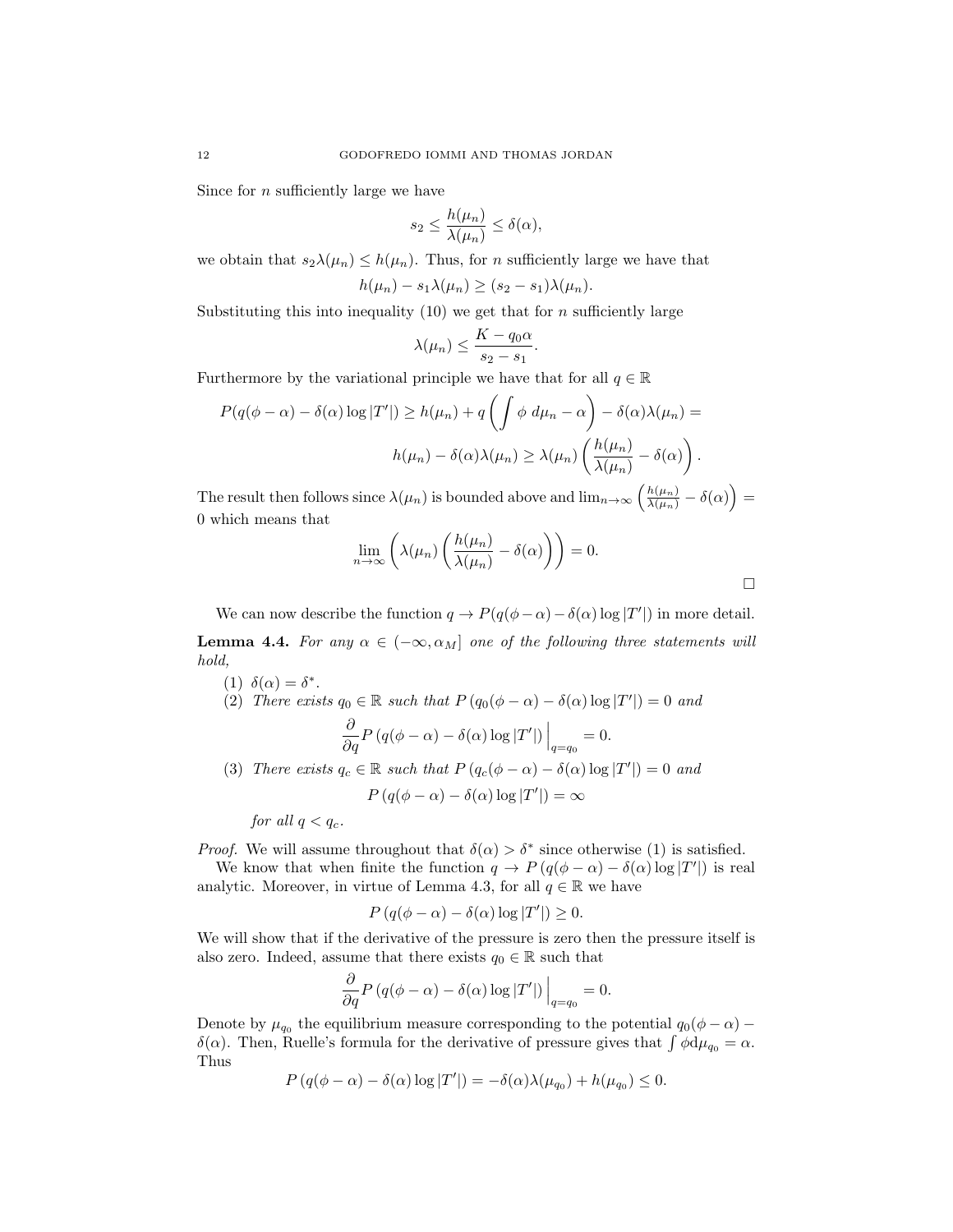So,  $P(q_0(\phi - \alpha) - \delta(\alpha) \log |T'|) = 0$  and statement 2 holds. Note that if the pressure function  $q \to P(q(\phi - \alpha) - \delta(\alpha) \log |T'|)$  is finite for every  $q \in \mathbb{R}$  then there must exists  $q_0 \in \mathbb{R}$  such that the derivative of  $P(q(\phi - \alpha) - \delta(\alpha) \log |T'|)$  at  $q = q_0$ is equal to zero. This follows from Ruelle's formula for the derivative of pressure and the fact that  $\alpha \in (-\infty, \alpha_M)$ .

Let us assume now that the derivative of the pressure does not vanish at any point and let  $q_c = \inf\{q : P(q(\phi - \alpha) - \delta(\alpha) \log |T'|) < \infty\}$ . It follows from standard ergodic optimization arguments [17, 22] that

$$
\lim_{q \to \infty} \frac{\partial}{\partial q} P(q(\phi - \alpha) - \delta(\alpha) \log |T'|) \Big|_{q = q^*} > 0.
$$

If  $P(q_c(\phi - \alpha) - \delta(\alpha) \log |T'|) = \infty$  then by considering compact approximations to the pressure we can see that

$$
\lim_{q \to q_c^+} P(q(\phi - \alpha) - \delta(\alpha) \log |T'|) = \infty.
$$

But recall that for  $q > q_c$  the pressure is finite. This means that for small  $\varepsilon > 0$ the derivative of the pressure for  $q \in (q_c, q_c + \varepsilon)$  will be negative. This, in turn, will imply that there is a zero for the derivative and so cannot happen. Thus  $P(q_c(\phi - \alpha) - \delta(\alpha) \log |T'|) < \infty$  and

$$
\frac{\partial}{\partial q}P(q_c(\phi-\alpha)-\delta(\alpha)\log|T'|)\Big|_{q=q_c}>0.
$$

If  $P(q_c(\phi - \alpha) - \delta(\alpha) \log |T'|) = C > 0$  then there exits a compact invariant set K on which the pressure restricted to K satisfy  $P_K(q(\phi - \alpha) - \delta(\alpha) \log |T'|) > 0$  for all  $q \in \mathbb{R}$ . By considering the behaviour as  $q \to \infty$  and  $q \to -\infty$  this function must have a critical point that we denote by  $q_K$ . denote by  $\mu_K$  the equilibrium measure corresponding to  $q_K(\phi - \alpha) - \delta(\alpha) \log |T'|$ . We can conclude that  $\int \phi \, d\mu_K = \alpha$  and so

$$
0 < P_K(q_K(\phi - \alpha) - \delta(\alpha) \log |T'|) = h(\mu_K) - \delta(\alpha) \lambda(\mu_K).
$$

This means that  $h(\mu_K)/\lambda(\mu_K) > \delta(\alpha)$  which contradicts the definition of  $\delta(\alpha)$ . So we can conclude that

$$
P(q_c(\phi - \alpha) - \delta(\alpha) \log |T'|) = 0
$$

and Property 3 is satisfied.  $\Box$ 

Denote by  $A(\alpha)$  the set of values  $\alpha \in (-\infty, \alpha_M)$  where case 2 of Lemma 4.4 is satisfied.

**Lemma 4.5.** Let  $I \subset A(\alpha)$  be an interval. The function  $\alpha \to b(\alpha) = \delta(\alpha)$  is real analytic on I.

Proof. Recall that

$$
b(\alpha) = \sup \left\{ \frac{h(\mu)}{\lambda(\mu)} : \mu \in \mathcal{M}_T, \int \phi \, d\mu = \alpha \text{ and } \lambda(\mu) < \infty \right\}.
$$

In virtue of the definition of I we have that for  $\alpha \in I$  there exists  $q(\alpha) \in \mathbb{R}$  such that

$$
P(q(\alpha)(\phi - \alpha) - b(\alpha) \log |T'|) = 0.
$$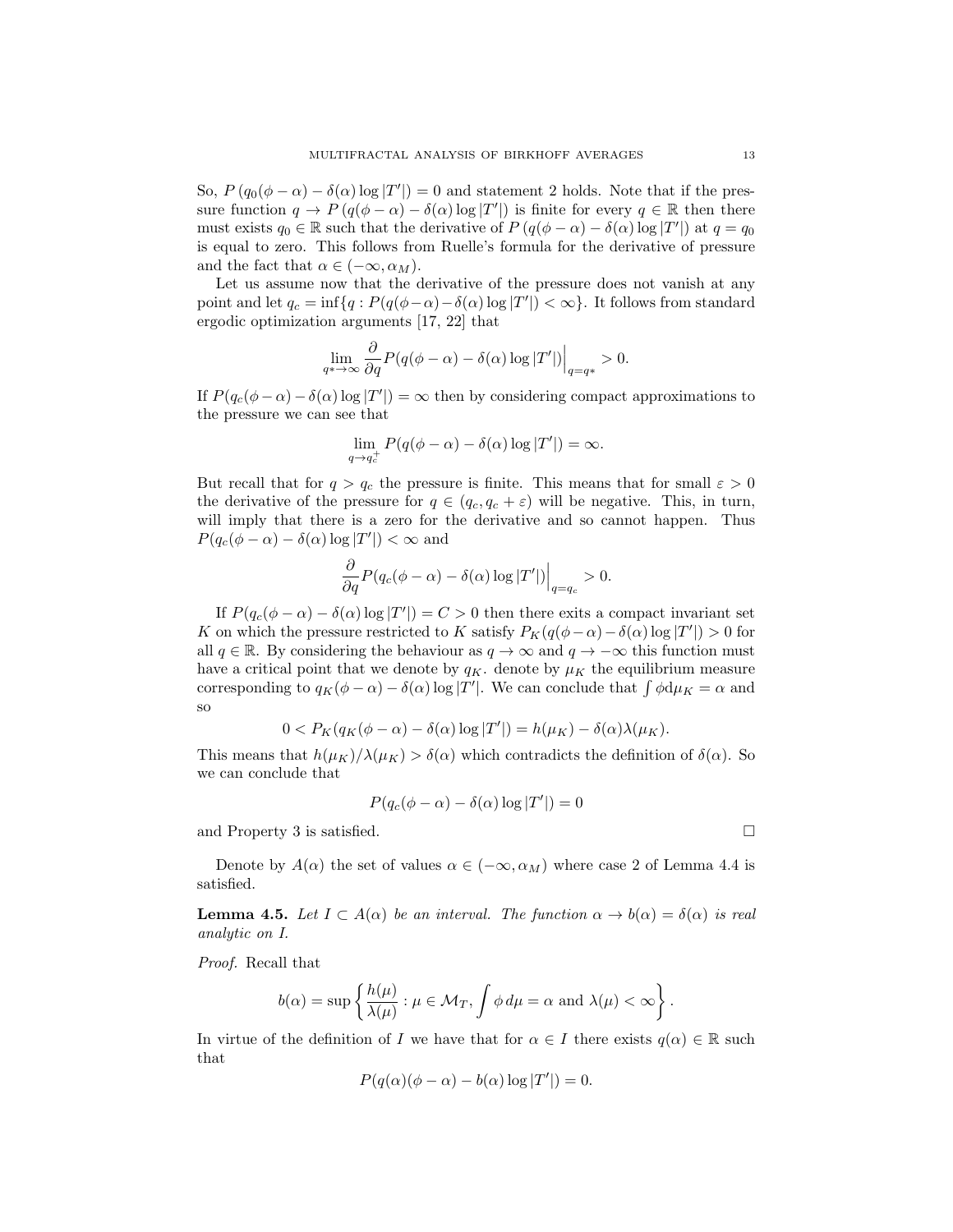Recall that the function  $(q, \delta) \to P(q(\phi - \alpha) - \delta \log |T'|)$  is real analytic on each variable. In order to obtain the regularity of  $b(\alpha)$  we will apply the implicit function theorem. Proceeding as in Lemma 9.2.4 of [1], if

$$
G(q,\delta,\alpha):=\left(\begin{array}{c} P(q(\phi-\alpha)-\delta\log |T'|)\\ \frac{\partial P(q(\phi-\alpha)-\delta\log |T'|)}{\partial q} \end{array}\right)
$$

we just need to show that

$$
\det\left[\left(\frac{\partial G}{\partial q}, \frac{\partial G}{\partial \delta}\right)\right] = \frac{\partial P(q(\phi - \alpha) - \delta \log |T'|)}{\partial q} \cdot \frac{\partial^2 P(q(\phi - \alpha) - \delta \log |T'|)}{\partial \delta \partial q} - \frac{\partial^2 P(q(\phi - \alpha) - \delta \log |T'|)}{\partial q^2} \cdot \frac{\partial P(q(\phi - \alpha) - \delta \log |T'|)}{\partial \delta},
$$

is not equal to zero for  $\delta = b(\alpha)$  and  $q = q(\alpha)$ . Since  $\partial P(q(\phi - \alpha) - \delta \log |T'|)/\partial q =$ 0 at  $q = q(\alpha)$  it is sufficient to show that  $\partial^2(P(q(\phi - \alpha) - \delta \log |T'|))/\partial q^2$  and  $\partial (P(q(\phi-\alpha)-\delta \log |T'|))/\partial \delta$  are nonzero. Since the function  $P(q(\phi-\alpha)-\delta \log |T'|)$ is strictly convex as a function of the variable  $q$  we have that

$$
\frac{\partial^2 (P(q(\phi - \alpha) - \delta \log |T'|))}{\partial q^2} \neq 0.
$$

Since, there exists an ergodic equilibrium measure  $\mu_e$  such that

$$
\frac{\partial P(q(\phi - \alpha) - \delta \log |T'|)}{\partial \delta} = -\int \log |T'| d\mu_e,
$$

$$
\frac{\partial P(q(\phi - \alpha) - \delta \log |T'|)}{\partial \delta} < 0.
$$

then we have

Therefore the function  $b(\alpha)$  is real analytic on I.

Let  $s_{\infty} = \inf \{ s \in \mathbb{R} : P(-s \log |T'|) < \infty \}$ . We are now ready to complete the proof of Theorem 1.4 with the following more general proposition.

**Proposition 4.6.** Let  $\phi \in \mathcal{R}$ . We have that

- 1. If  $\delta^* = \dim_H \Lambda$  then  $b(\alpha) = \delta^*$  for all  $\alpha \in (-\infty, \alpha_M]$ .
- 2. If  $\delta^* \leq s_{\infty} < \dim_H \Lambda$  then there exists a non-empty interval I for which  $I \subset A(\alpha)$  and thus  $b(\alpha)$  is analytic for a region of values of  $\alpha$ .
- 3. If  $\lim_{x\to 0} \frac{-\phi(x)}{\log |T'(x)|} = \infty$  then either
	- (a)  $A(\alpha) = (-\infty, \alpha_M]$  and thus  $b(\alpha)$  is analytic for  $\alpha \in (-\infty, \alpha_M)$  or
	- (b) there exists an ergodic measure of full dimension  $\nu$  with  $\underline{\alpha} = \int \phi d\nu >$  $-\infty$  and then  $I(\alpha)=[\alpha, \alpha_M], b(\alpha)$  is analytic for  $\alpha \in (-\alpha, \alpha_M]$  and  $b(\alpha) = \dim_H \Lambda$  for  $\alpha \leq \underline{\alpha}$ .
- 4. If  $\lim_{x\to 0} \frac{-\phi(x)}{\log |T'(x)|} = 0$  then  $b(\alpha)$  is analytic on  $(-\infty, \alpha_M]$  except for at most two points.

Proof. Each part will be proved separately.

Part 1 can be immediately deduced from Lemma 4.2.

To prove part 2 we let  $s = \dim_H \Lambda$  and note that  $\delta^* \leq s_\infty < s$ . Since  $s_\infty < s$  then  $P(-s \log |T'|) = 0$  and  $P(-t \log |T'|) > 0$  for  $s_{\infty} < t < s$  and  $P(-t \log |T'|) = \infty$ for  $\delta^* < t < s_{\infty}$ . Denote by  $\nu$  be the equilibrium state corresponding to  $-s \log |T'|$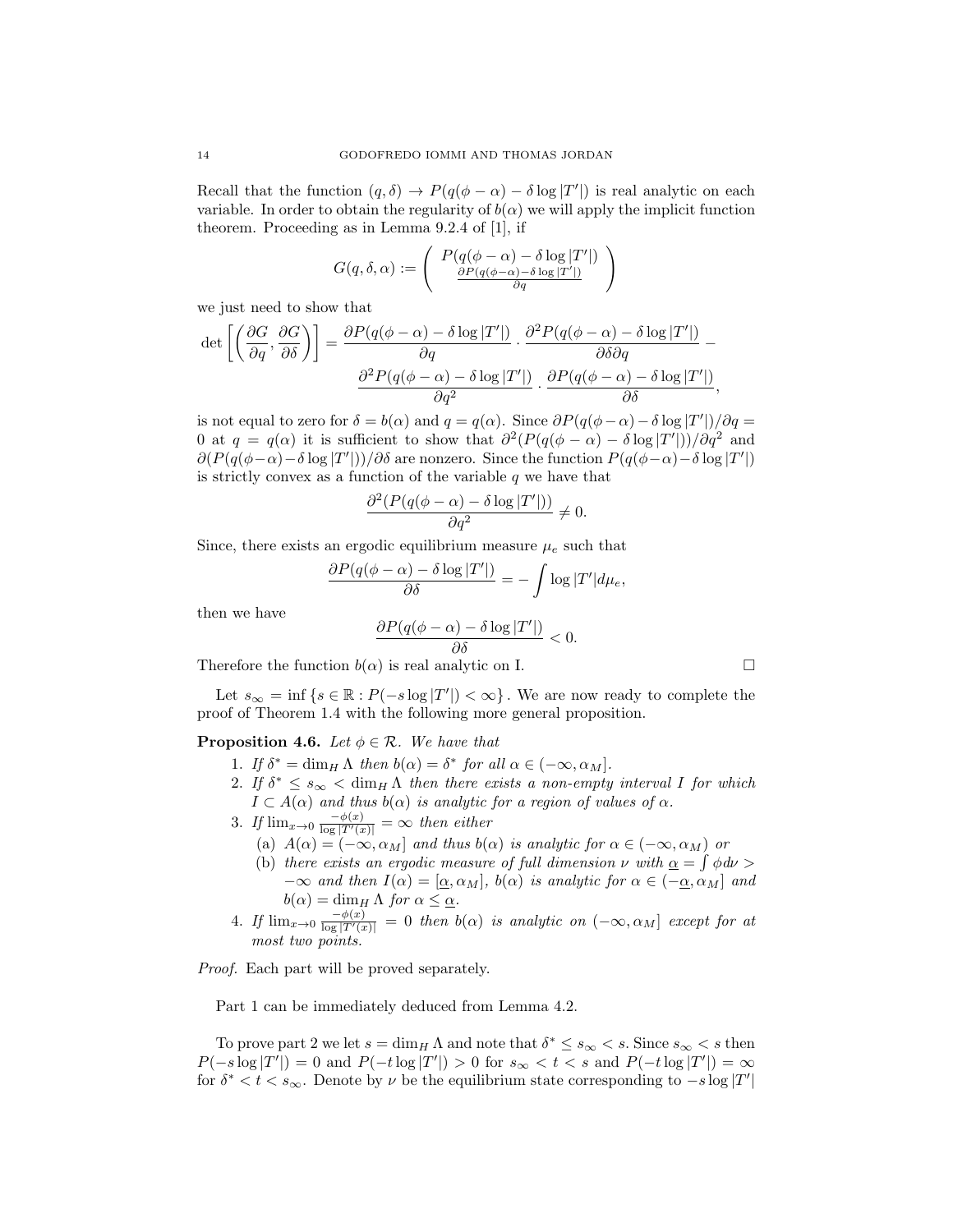and  $\alpha = \int \phi \, d\nu$  (this can be  $-\infty$ , but if finite then  $b(\alpha) = s$ ). Since  $\delta(\alpha)$  is a continuous function of  $\alpha$  we can define

$$
\overline{\alpha} = \sup\{\alpha : \delta(\alpha) > s_{\infty}\}.
$$

Now we assume that  $\alpha \in (\alpha, \overline{\alpha})$  and so in particular  $\delta(\alpha) > \delta^*$ . Since  $\delta(\alpha) > \delta^*$ we are in either case 2 or 3 of Lemma 4.4. Therefore there exist  $q_0 \in \mathbb{R}$  such that  $P(q_0(\phi - \alpha) - \delta(\alpha) \log |T'|) = 0$ . Let  $q < 0$  and note that there exists a compact invariant set  $K \subset \Lambda$  and a T-invariant measure  $\nu_{\alpha}$  such that  $\dim_H \nu_{\alpha} > \delta(\alpha)$  and  $\int \phi \, d\nu_{\alpha} < \alpha$ . We have that

$$
P(q(\phi - \alpha) - \delta(\alpha) \log |T'|) \ge h(\nu_{\alpha}) + q \left( \int \phi \, d\nu_{\alpha} - \alpha \right) - \delta(\alpha) \lambda(\nu_{\alpha})
$$

$$
= q \left( \int \phi \, d\nu_{\alpha} - \alpha \right) + \lambda(\nu_{\alpha}) \left( \frac{h(\nu_{\alpha})}{\lambda(\nu_{\alpha})} - \delta(\alpha) \right) \ge 0
$$

and so  $q_0 \geq 0$ . We also have that  $P(-\delta(\alpha) \log |T'|) \geq 0$  with equality if and only if  $\alpha = \underline{\alpha}$ . By the definition of  $\delta^*$  and noticing that  $\delta(\alpha) > \delta^*$  there exists  $q^* > 0$  such that if  $q \in (0, q^*)$  then

$$
P(q(\phi - \alpha) - \delta(\alpha) \log |T'|) < \infty.
$$

Thus if  $\delta(\alpha) < \delta^*$  then  $q \to P(q(\phi - \alpha) - \delta(\alpha) \log |T'|)$  is decreasing for q sufficiently close to 0 and we can only be in case 2 from Lemma 4.4. If  $\alpha = \underline{\alpha}$  then  $P(-\delta(\underline{\alpha})\log |T'|) = 0$  and  $\frac{\partial}{\partial q}P(q(\phi - \underline{\alpha}) - s \log |T'|)\Big|_{q=0} = 0$  which means we are also in case 2 from Lemma 4.4.

To prove part 3 we first note that  $\delta^* = 0$ . Indeed, given  $A > 1$  there exists  $\varepsilon > 0$  such that if  $x \in (0, \varepsilon)$  then

$$
\frac{-\phi(x)}{\log |T'(x)|} > A,
$$

that is,  $\phi(x) < -A \log |T'(x)|$ . If we denote by  $P_{\varepsilon}(\cdot)$  the pressure of T restricted to the maximal T-invariant set in  $(0, \varepsilon)$  we have that  $P_{\varepsilon}(\phi) \le P_{\varepsilon}(-A \log |T'|)$  $\infty$ . Since the entropy of T restricted to  $(0,1) \setminus (0,\varepsilon)$  is finite and the potential  $\phi$ restricted to this set is bounded, we can deduce that  $P(\phi) < \infty$ . In particular, we obtain that  $\delta^* = 0$ .

Let us consider first the case where  $s_{\infty} < s$ . In this setting the potential  $-s \log |T'|$  has an associated equilibrium state  $\nu$  with  $h(\nu)/\lambda(\nu) = s$ . If we have  $\int \phi d\nu = -\infty$  then we can just apply the techniques from the previous part. If  $\int \phi d\nu := \underline{\alpha} > -\infty$  then for  $\alpha \in (\underline{\alpha}, \alpha_M)$  we can see that  $b(\alpha) = \delta(\alpha)$  will be analytic by applying part 2. For  $\alpha < \alpha$  we know for  $0 < \delta \leq s$ 

- (1)  $P(q(\phi \alpha) \delta \log |T'|) = \infty$  for all  $q < 0$ ,
- (2) P(−δ log |T" |) > 0,
- (3)  $P(q(\phi \alpha) \delta \log |T'|) \ge q(\underline{\alpha} \alpha) \delta \lambda(\nu) + h(\nu) > 0$  for all  $q > 0$ .

Note that the first statement follows from the assumption  $\lim_{x\to 0} \frac{-\phi(x)}{\log |T'(x)|} = \infty$ . Therefore we cannot be in cases 1 or 2 from Lemma 4.4. This means that we must be in case 3 from Lemma 4.4 with  $q_c = 0$  and thus  $\delta(\alpha) = s$ .

We now assume that  $s = s_{\infty}$ . We start with the case where  $P(-s \log |T'|)$  < 0. This means that if  $\{\mu_n\}_{n\in\mathbb{N}}$  is a sequence of T-invariant measures such that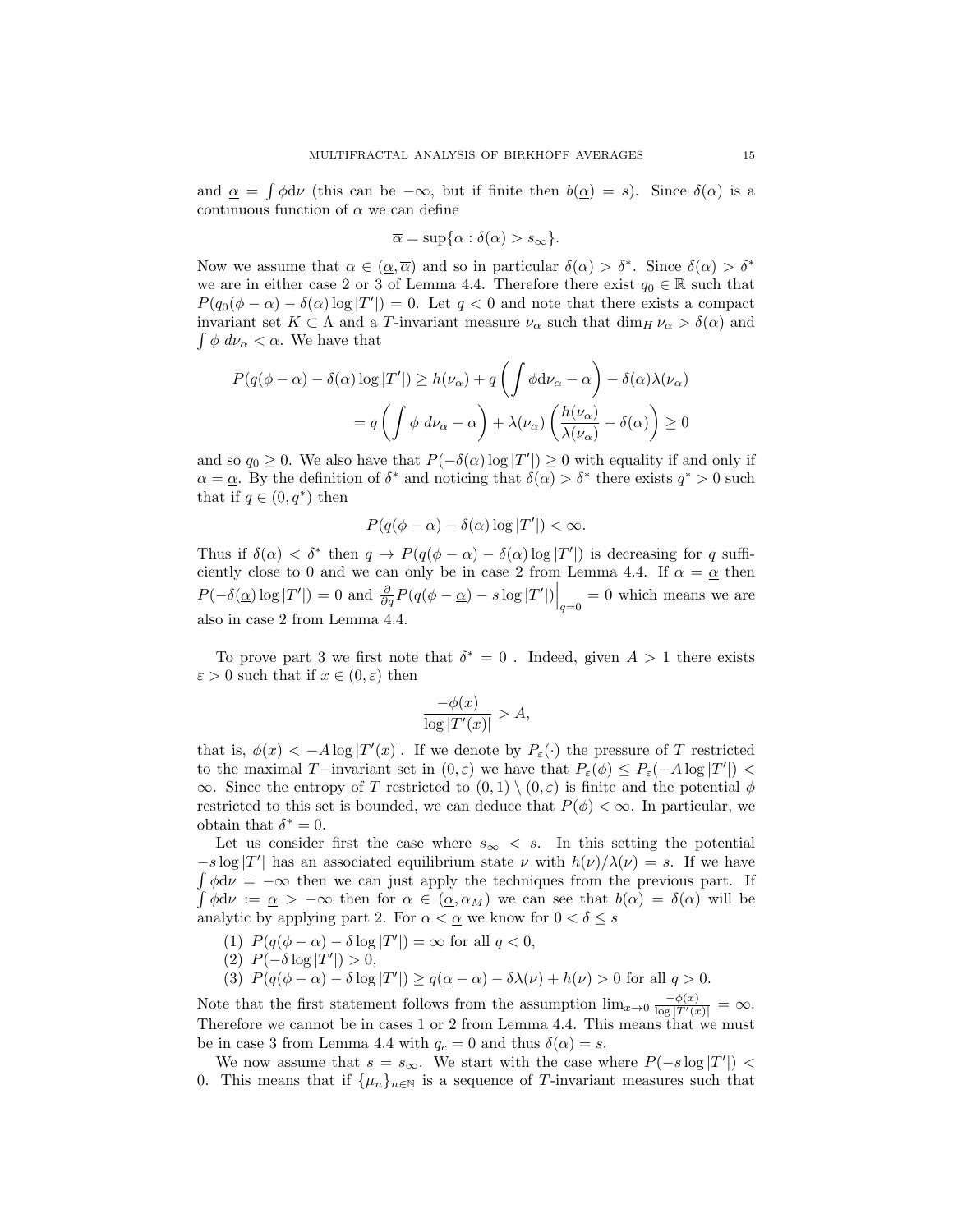$\lim_{n\to\infty}\frac{h(\mu_n)}{\lambda(\mu_n)}=s$  then  $\lim_{n\to\infty}\lambda(\mu_n)=\infty$ . Indeed, assume by way of contradiction that  $\limsup_{n\to\infty}\lambda(\mu_n)=L<\infty$ . Given  $\varepsilon>0$  there exists  $N\in\mathbb{N}$  such that

$$
\frac{h(\mu_N)}{\lambda(\mu_N)} > s - \varepsilon,
$$

that is  $h(\mu_N) - s\lambda(\mu_N) \geq -\varepsilon L$ . Since this holds for arbitrary values of  $\varepsilon$  we obtain that  $P(-s \log |T'|) \geq 0$ . This contradiction proves the statement. Now, since by assumption  $\lim_{x\to 0} \frac{-\phi(x)}{\log |T'(x)|} = \infty$  we have that  $\lim_{n\to\infty} \int \phi \, d\mu_n = -\infty$ . Therefore for  $\alpha \in (-\infty, \alpha_M)$  we must have  $\delta(\alpha) < s$ . This means that  $P(-\delta(\alpha) \log |T'|) = \infty$ and for all  $q > 0$  we have  $P(q(\phi - \alpha) - \delta(\alpha) \log |T'|) < \infty$ . Thus we must be in Case 2 from Lemma 4.4 and the proof is complete.

We now assume that  $P(-s \log |T'|) = 0$  and that  $\nu$  is the equilibrium state for  $-s \log |T'|$ . For any  $\alpha \leq \int \phi d\nu$  we can argue exactly as when  $s_{\infty} < s$  to show that  $\delta(\alpha) = s$ . For  $\alpha > \int \phi \, d\nu$  we first need to show that  $\delta(\alpha) < s$ . To prove this, note that the function  $q \to P(q(\phi - \alpha) - s \log |T'|)$  has a one sided derivative at  $q = 0$ with derivative  $\int (\phi - \alpha) d\nu < 0$ . Thus by Lemma 4.4 it is not possible that  $\delta(\alpha) = s$ . So  $\delta(\alpha) < s$  and we can use the same arguments as when  $P(-s \log |T'|) < 0$ .

We now turn to part 4 of the Lemma. In this case  $\delta^* = s_{\infty}$ . Indeed, given  $t > 0$ there exist  $\varepsilon > 0$  such that if  $x \in (0, \varepsilon)$  then  $-t \log |T'(x)| < \phi(x)$ . If we denote by P<sub>ε</sub>(·) the pressure of T restricted to the maximal T−invariant set in  $(0, \varepsilon)$  we have that  $P_{\varepsilon}(-(t+\delta)\log |T'|) \leq P_{\varepsilon}(q\phi-\delta\log |T'|)$ . Since the entropy of T restricted to  $(0,1) \setminus (0,\varepsilon)$  is finite and the potentials  $\phi$  and  $\log |T'|$  restricted to this set are bounded, we can deduce that for  $q > 0$  and any positive  $t > 0$  we have

$$
P(-(t+\delta)\log |T'|) \le P(q\phi - \delta \log |T'|).
$$

Therefore  $\delta^* = s_{\infty}$ .

This implies that if  $s = s_{\infty}$  then  $\delta(\alpha) = s$  for all  $\alpha \in (-\infty, \alpha_M)$ . So we will assume that  $s_{\infty} < s$ . If  $\delta(\alpha) > s_{\infty}$  then by our assumption on  $\phi$  we have  $P(q(\phi - \alpha) - \delta(\alpha) \log |T'|) < \infty$  for all  $q \in \mathbb{R}$  and

$$
\lim_{q \to \pm \infty} P(q(\phi - \alpha) - \delta(\alpha) \log |T'|) = \infty,
$$

and so we must be in case 2 from Lemma 4.4. So we need to show that the set

$$
J = \{\alpha : \delta(\alpha) > s_{\infty}\}\
$$

is a single interval. Denote by  $\nu$  be the equilibrium measure corresponding to  $-s \log |T'|$  and by  $\alpha = \int \phi \, d\nu$ . Let  $\alpha \in J$  we know that there is an equilibrium measure  $\mu_{\alpha}$ , with  $\int \phi d\mu_{\alpha} = \alpha$  and  $\frac{h(\mu_{\alpha})}{\lambda(\mu_{\alpha})} = \delta(\alpha)$ . Let  $\beta \in \mathbb{R}$  be real number bounded by  $\alpha$  and  $\alpha$ . By considering convex combinations of  $\mu_{\alpha}$  and  $\nu$  we can see that  $\delta(\beta) > \delta(\alpha)$ . It therefore follows that J is a single interval and the only possible points of non-analycity for  $\delta(\alpha) = b(\alpha)$  are the endpoints of J.

 $\Box$ 

### 5. The Lyapunov Spectrum

A special case of the Birkhoff spectrum, which has received a great deal of attention, is the Lyapunov spectrum. This can be included in our setting by considering  $\phi(x) = -\log |T'(x)|$  and then the Lyapunov spectrum is given by  $L(\alpha) = b(-\alpha)$ .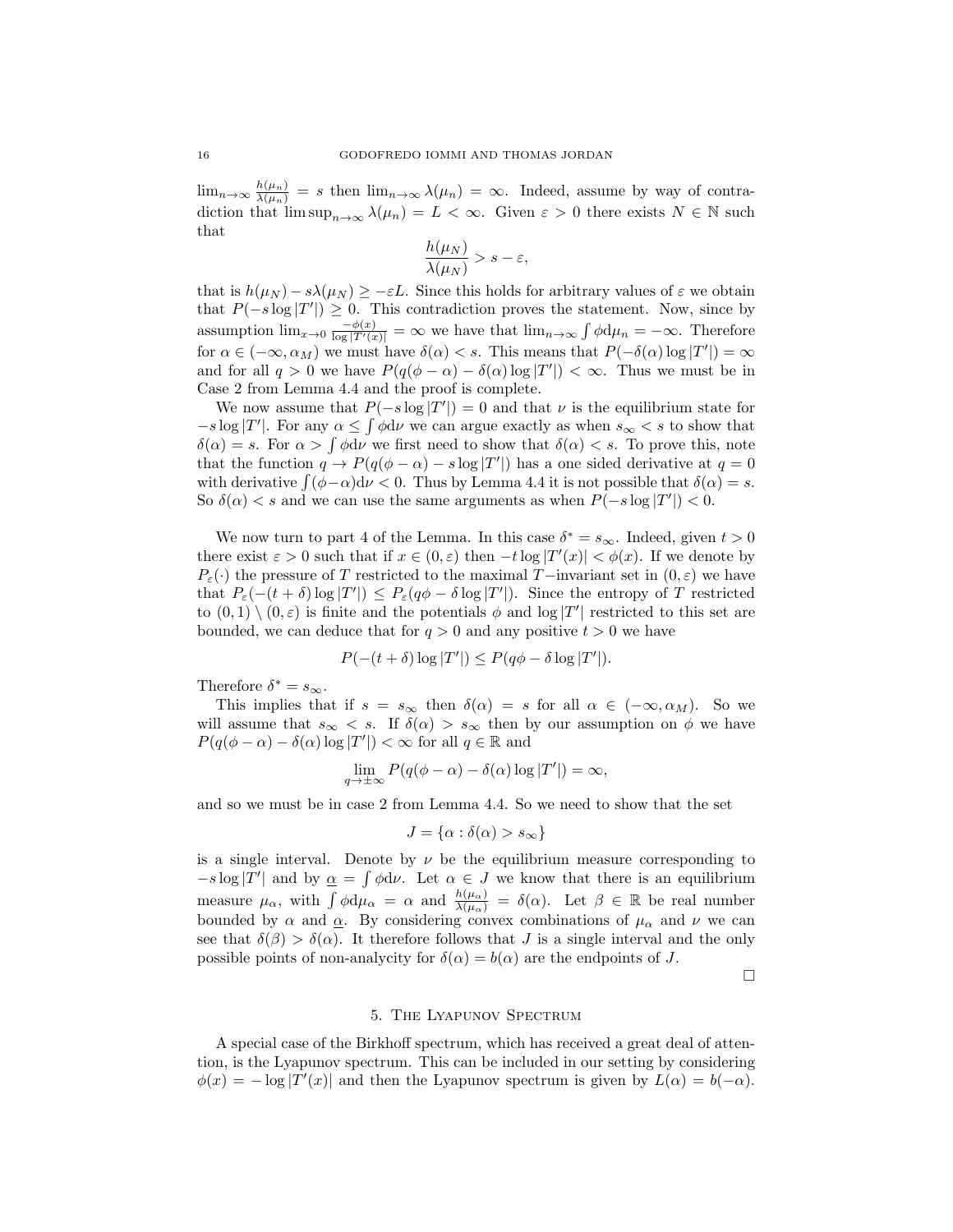The present section is devoted not only to show how previous work on Lyapunov spectrum can be deduced from ours, but also to present new results on the subject.

In related setting there has been work for the Gauss map in [20, 25]; for fairly general piecewise linear systems [19] and in [16] the spectra for ratios of functions is studied where one of the functions is  $-\log |T'(x)|$ .

If T denotes an expanding-Markov-Renyi (EMR) map then the variational formula proved in Theorem 1.3 holds for the Lyapunov spectrum. On the other hand, neither of the assumptions for Theorem 1.4 are satisfied. However, it is still possible to describe in great detail the Lyapunov spectrum.

Let  $\phi(x) = -\log |T'(x)|$  and, as in the previous Section, let

$$
s_{\infty} = \inf \{ \delta \in \mathbb{R} : P(\delta \phi) < \infty \}.
$$

The following Theorem shows how our results fit in with the results in [20, 16, 19].

**Theorem 5.1.** For all  $\alpha \in (-\infty, \alpha_M)$  we have that

(11) 
$$
b(\alpha) = \inf_{u} \left\{ u + \frac{P(u\phi)}{-\alpha} \right\}
$$

Furthermore

- (1) If  $P(s_{\infty}\phi) = \infty$  then  $b(\alpha)$  is real analytic on  $(-\infty, \alpha_M)$ .
- (2) If  $P(s_{\infty}\phi) = k < \infty$  and  $\mu_c$  is the equilibrium state for  $s_{\infty}\phi$  then  $b(\alpha)$  is analytic except at  $\alpha_c = \int \phi d\mu_c$ . For  $\alpha \leq \alpha_c$  we have that  $b(\alpha) = s_{\infty} - \frac{k}{\alpha}$ .

.

*Proof.* The formula for  $b(\alpha)$  given in equation (11) was shown in a slightly different setting in [19]. We show how it can also be derived from the methods in this paper. For each  $\delta \in \mathbb{R}$  we will denote the function  $f_{\delta} : \mathbb{R} \to \mathbb{R}$  by

$$
f_{\delta}(q) = P(q\phi + \delta\phi) = P((q + \delta)\phi).
$$

We first assume that  $P(s_{\infty}\phi) = \infty$ . Thus, we have

$$
f_{\delta}(q) = \begin{cases} \infty & \text{if } q \le s_{\infty} - \delta; \\ \text{finite} & \text{if } q > s_{\infty} - \delta. \end{cases}
$$

Therefore, for each  $\alpha \in (-\infty, \alpha_M)$  and for each  $\delta \in \mathbb{R}$  there exist  $q(\delta) > s_{\infty} - \delta$ such that  $f'_{\delta}(q(\delta)) = \alpha$ . Denote by  $q(\delta(\alpha)) \in \mathbb{R}$  the corresponding value for  $\delta(\alpha)$ . We have that

$$
\frac{d}{dq}P(q\phi + \delta(\alpha)\phi)\Big|_{q=q(\delta(\alpha))} = \alpha.
$$

Moreover

$$
P(q(\delta(\alpha))\phi + \delta(\alpha)\phi) = q(\delta(\alpha))\alpha.
$$

Thus, for all  $\alpha \in (-\infty, \alpha_M]$  we are in case 2 from Lemma 4.4. Therefore, the Lyapunov spectrum is real analytic on  $(-\infty, \alpha_M]$ .

Now let  $\mathcal{P}: \mathbb{R} \to \mathbb{R}$  be defined by  $\mathcal{P}(u) := u + \frac{P(u\phi)}{\alpha}$ . We can then deduce that  $\mathcal{P}(q(\delta(\alpha)) + \delta(\alpha)) = \delta(\alpha)$  and  $\mathcal{P}'(q(\delta(\alpha)) + \delta(\alpha)) = 0$ . Finally since the pressure is convex we must have that  $\mathcal{P}''(q(\delta(\alpha))) > 0$  and that  $q(\delta(\alpha))$  will be the only minimum point for  $P$ . Thus

$$
\delta(\alpha) = \inf_{u} \left\{ u + \frac{P(-u \log |T'|)}{\alpha} \right\}.
$$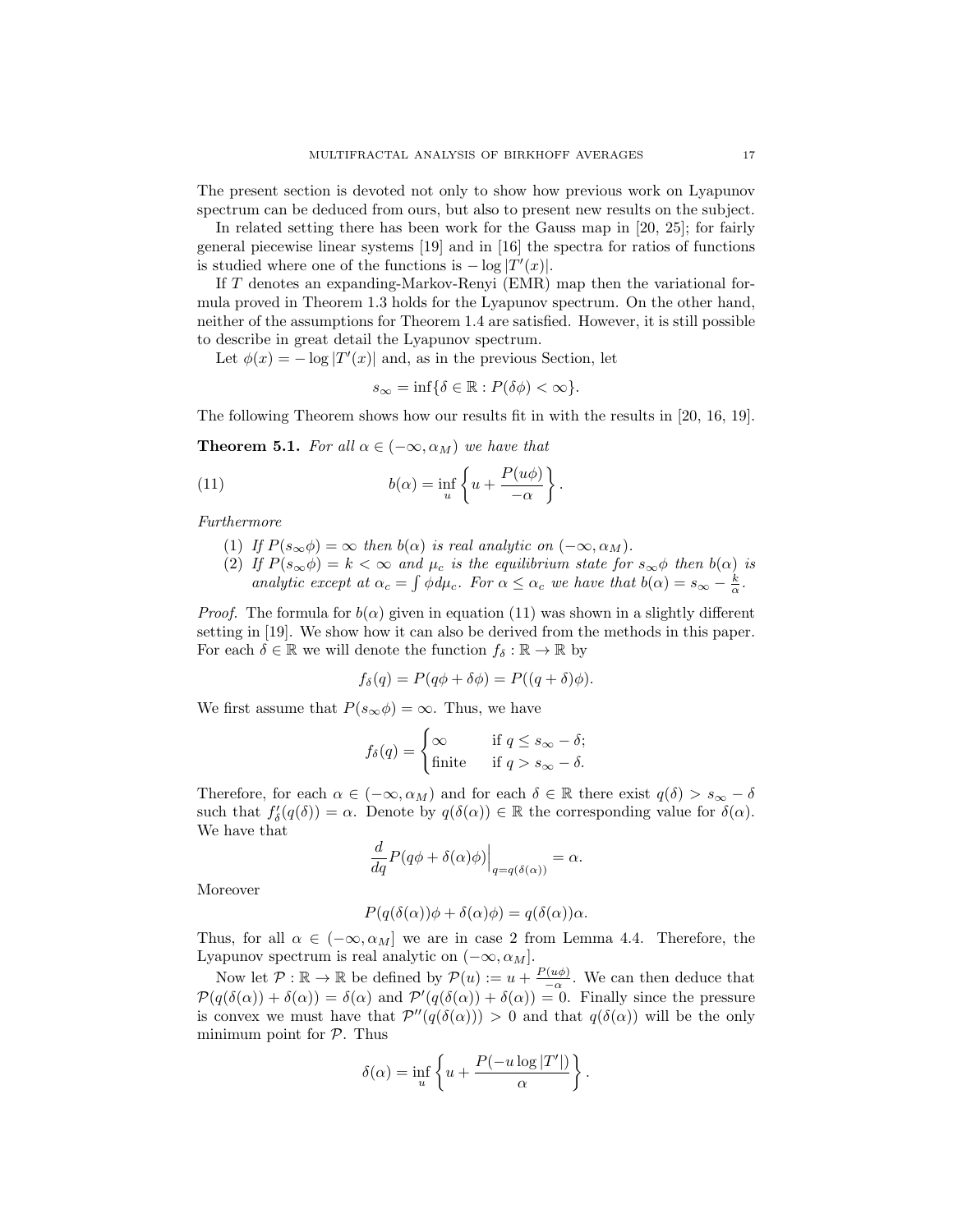We will now assume that  $P(-s_{\infty}\phi) = k$ . Let  $\mu_c$  be the equilibrium measure associated to  $-s_{\infty}\phi$ . If  $\alpha \geq \int \phi \, d\mu_c$  then we can argue exactly as in the previous case. For  $\alpha < \alpha_c$  we let  $q = \frac{k}{\alpha}$  and note that

$$
P(q(\phi - \alpha) + (s_{\infty} - q)\phi) = P(s_{\infty}\phi) - \alpha q = k - k = 0.
$$

Note that if  $q < k/\alpha$  then

$$
P\left(q\left(\phi-\alpha\right)+\left(s_{\infty}-\frac{k}{\alpha}\right)\phi\right)=\infty.
$$

Therefore we are in case (3) from Lemma 4.4. Thus  $b(\alpha) = s_{\infty} - \frac{K}{\alpha}$ . We again define  $\mathcal{P}: \mathbb{R} \to \mathbb{R}$  by  $\mathcal{P}(u) := u + \frac{P(-u\phi)}{\alpha}$ . If  $q \in \mathbb{R}$  is such that  $\mathcal{P}(q) < \infty$ then we denote by  $\mu_q$  be the equilibrium measure associated with  $q\phi$ . Note that  $\mathcal{P}'(q) = 1 + -\lambda(\mu_q) - \alpha > 0$ . Thus the infimum of  $\mathcal P$  will be achieved at  $s_{\infty}$ . We can then calculate.

$$
\inf_{u} \{ \mathcal{P}(u) \} = \mathcal{P}(s_{\infty}) = s_{\infty} - \frac{k}{\alpha}.
$$

We now turn our attention to the shapes the Lyapunov spectrum can take. We start by giving a result which holds for all potentials  $\phi \in \mathcal{R}$ 

**Theorem 5.2.** Let T be an EMR map with  $\dim_H \Lambda = s$  and  $\phi \in \mathcal{R}$ , then

- (1) If there exists a T-ergodic measure of maximal dimension  $\mu$  and  $\alpha^* = \int \phi d\mu$ then  $b(\alpha)$  is non-increasing on  $[\alpha^*, \alpha_M]$  and non-decreasing on  $(-\infty, \alpha^*]$ . (Note that it is possible that  $\alpha^* = -\infty$ .)
- (2) If there exists no ergodic measure of maximal dimension then  $b(\alpha)$  is nondecreasing on  $(-\infty, \alpha_M]$ .

*Proof.* For the first part. Let  $\alpha_1 > \alpha_2 > \alpha^* > -\infty$ . For any  $\varepsilon > 0$  there exists an invariant measure  $\mu_1$  such that  $\int \phi d\mu_1 = \alpha_1$  and  $h(\mu_1) \geq \lambda(\mu_1)(b(\alpha_1) - \varepsilon)$ . If  $\alpha^*$  >  $-\infty$  we can then find  $p \in (0,1)$  such that  $\alpha_2 = p\alpha^* + (1-p)\alpha_1$ . Now let  $\nu_1 = p\mu + (1-p)\mu_1$ . Thus  $\int \phi d\nu_1 = \alpha_2$  and

$$
h(\nu_1) \geq p s \lambda(\mu_1) + (1-p)(b(\alpha_1) - \varepsilon) \lambda(\mu_1) \geq (b(\alpha_1) - \varepsilon) \lambda(\nu_1).
$$

Therefore  $b(\alpha_2) \geq b(\alpha_1)$ . The case where  $\alpha_1 < \alpha_2 < \alpha^*$  is handed analogously. Now assume that  $\alpha^* = \infty$  and  $\alpha_1 > \alpha_2$ . Let  $\alpha_M > \alpha_1 > \alpha_2 > -\infty$ . By considering compact approximations we can find an invariant measure  $\mu$  such that  $\int \phi d\mu < \alpha_2$ and  $\infty > h(\mu) \ge (b(\alpha_1) - \varepsilon)\lambda(\mu)$ . We can also find a measure  $\mu_1$  such that  $\int \phi d\mu_1 < \alpha_1$  and  $h(\mu_1) \ge (b(\alpha_1) - \varepsilon) \lambda(\mu_1)$ . To complete the proof we take a suitable convex combination of  $\mu$  and  $\mu_1$ .

In the case where there is no ergodic measure of maximal dimension we know that  $s = s_{\infty}$ . Again by considering compact approximations we can find a sequence of invariant measures  $\mu_n$  such that  $\lim_{n\to\infty} \phi \, d\mu_n = -\infty$  and  $\lim_{n\to\infty} \frac{h(\mu_n)}{\lambda(\mu_n)} = s$ . The proof now simply follows the first part when  $\alpha^* = -\infty$ .

We now return to the Lyapunov spectrum. It was shown in [15] that in the hyperbolic case it can have inflection points and it clearly has to have such points in the non-compact case. An application of the methods used in Theorem 5.2 combined with results from Theorem 5.1 allow us to prove in a simple way that as long as  $s_{\infty} < s = \dim_H(\Lambda)$  the inflection points can only appear in the decreasing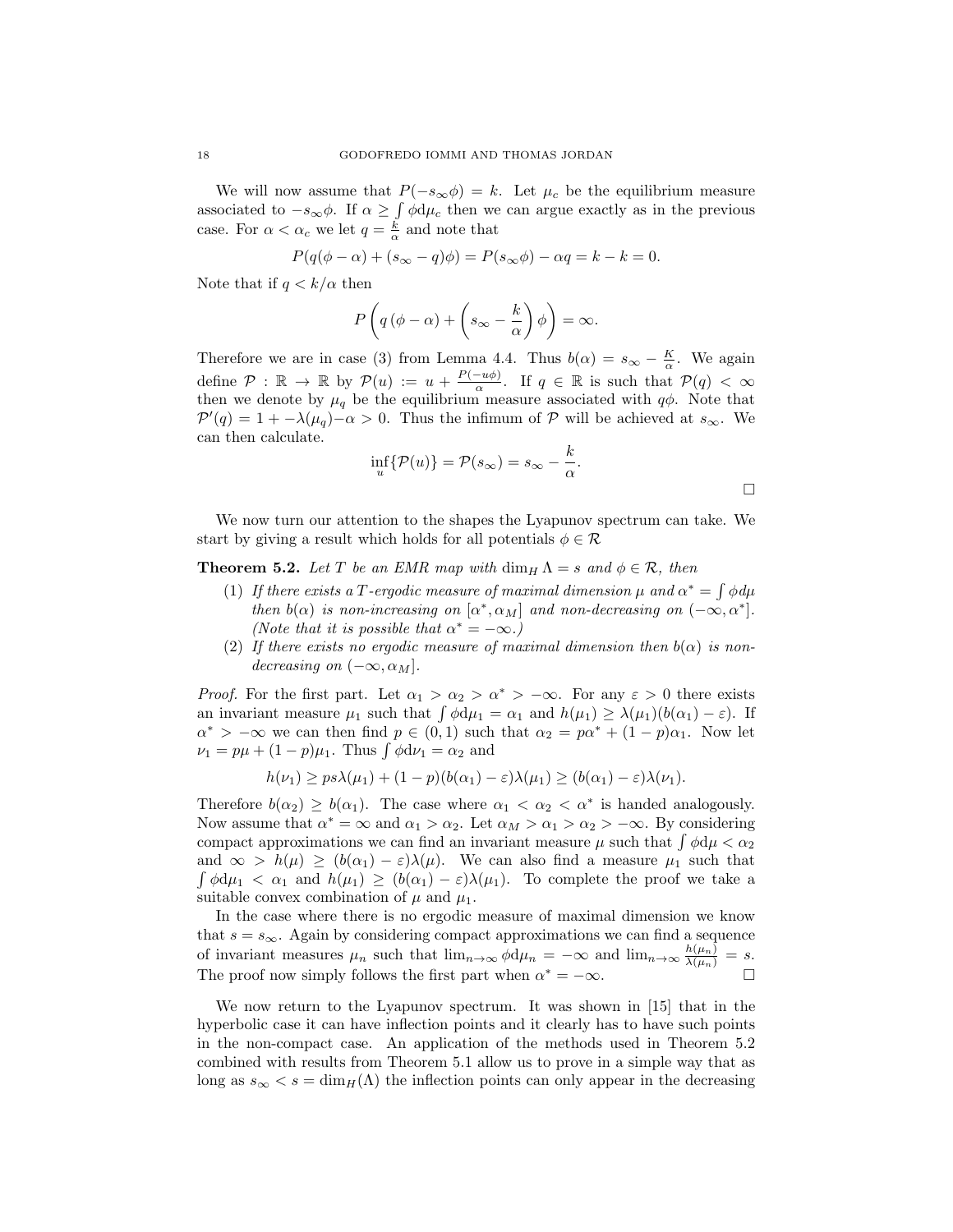part of the spectrum. We present the proof in the non-compact case however it also holds in the compact, hyperbolic case.

Corollary 5.3. Let T be an EMR map such that  $s_{\infty} < s = \dim_{H}(\Lambda)$  then the increasing part of the Lyapunov spectrum is concave.

*Proof.* Again we will let  $\phi = -\log |T'|$  and note that in this case the Lyapunov spectrum satisfies  $L(\alpha) = b(-\alpha)$ . Since  $s_{\infty} < s$  there exists an ergodic measure of maximal dimension that we denote by  $\mu$ . Let  $\int \phi d\mu = \alpha^*$ . By Theorem 5.2 we know that  $b(\alpha)$  is non-increasing on  $[\alpha^*, \alpha_M)$ . Moreover the proof of Theorem 5.1 implies that for all  $\alpha \in [\alpha^*, \alpha_M)$  there will exist a measure  $\mu_\alpha$  such that  $\lambda(\mu_\alpha) = -\alpha$ and  $\frac{h(\mu_{\alpha})}{\lambda(\mu_{\alpha})} = \delta(\alpha)$ .

We now introduce variables  $\lambda_1, \lambda_2$  such that

$$
\inf \left\{ \int \log |T'| \ d\nu : \nu \in \mathcal{M}_T \right\} := \lambda_m < \lambda_1 < \lambda_2 < \lambda^* := \int \log |T'| \ d\mu.
$$

Thus we we can find  $\mu_1, \mu_2 \in \mathcal{M}_T$  such that  $L(\lambda_1) = \dim_H \mu_1$ ,  $L(\lambda_2) = \dim_H \mu_2$ ,  $\lambda(\mu_1) = \lambda_1$  and  $\lambda(\mu_2) = \lambda_2$ . Let

$$
L(t) := \frac{th(\mu_2) + (1 - t)h(\mu_1)}{t\lambda(\mu_2) + (1 - t)\lambda(\mu_1)}
$$

for  $t \in [0, 1]$ . In order to study the convexity properties of the Lyapunov spectrum  $L(\alpha)$  we compute the derivatives of the function  $L(t)$  and note that  $L(t\lambda_1 + (1-t)\lambda_2)$  $t(\lambda_2) \geq L(t)$  with equality when  $t = 0, 1$ . The derivative of  $L(t)$  is,

(12) 
$$
L'(t) = \frac{h(\mu_2)\lambda(\mu_1) - h(\mu_1)\lambda(\mu_2)}{(t\lambda(\mu_2) + (1-t)\lambda(\mu_1))^2}.
$$

The second derivative is given by:

(13) 
$$
L''(t) = \frac{2(h(\mu_2)\lambda(\mu_1) - h(\mu_1)\lambda(\mu_2))}{(t\lambda(\mu_2) + (1-t)\lambda(\mu_1))^3} (\lambda(\mu_1) - \lambda(\mu_2))
$$

Note that all the Lyapunov exponents are positive therefore the denominator of (13) is positive. Since

$$
\frac{h(\mu_1)}{\lambda(\mu_1)} = \dim_H J(\lambda_1) < \dim_H J(\lambda_2) = \frac{h(\mu_2)}{\lambda(\mu_2)},
$$

we have that  $2(h(\mu_2)\lambda(\mu_1) - h(\mu_1)\lambda(\mu_2)) > 0$ . Therefore the sign of (13) is determined by the sign of  $\lambda(\mu_2) - \lambda(\mu_1)$ . Which by definition satisfies  $\lambda_1 = \lambda(\mu_1)$  $\lambda(\mu_2) = \lambda_2$ . Therefore  $L''(t) < 0$  and the function  $L(\alpha)$  is concave on  $[\lambda_m, \lambda^*]$ .  $\Box$ 

In the case where  $s = s_{\infty}$  then if  $P(s_{\infty}\phi) = \infty$  then the above proof can be easily adapted to show the Lyapunov spectrum is concave.

### 6. Examples

An irrational number  $x \in (0,1)$  can be written as a continued fraction of the form

$$
x = \frac{1}{a_1 + \frac{1}{a_2 + \frac{1}{a_3 + \dots}}} = [a_1 a_2 a_3 \dots],
$$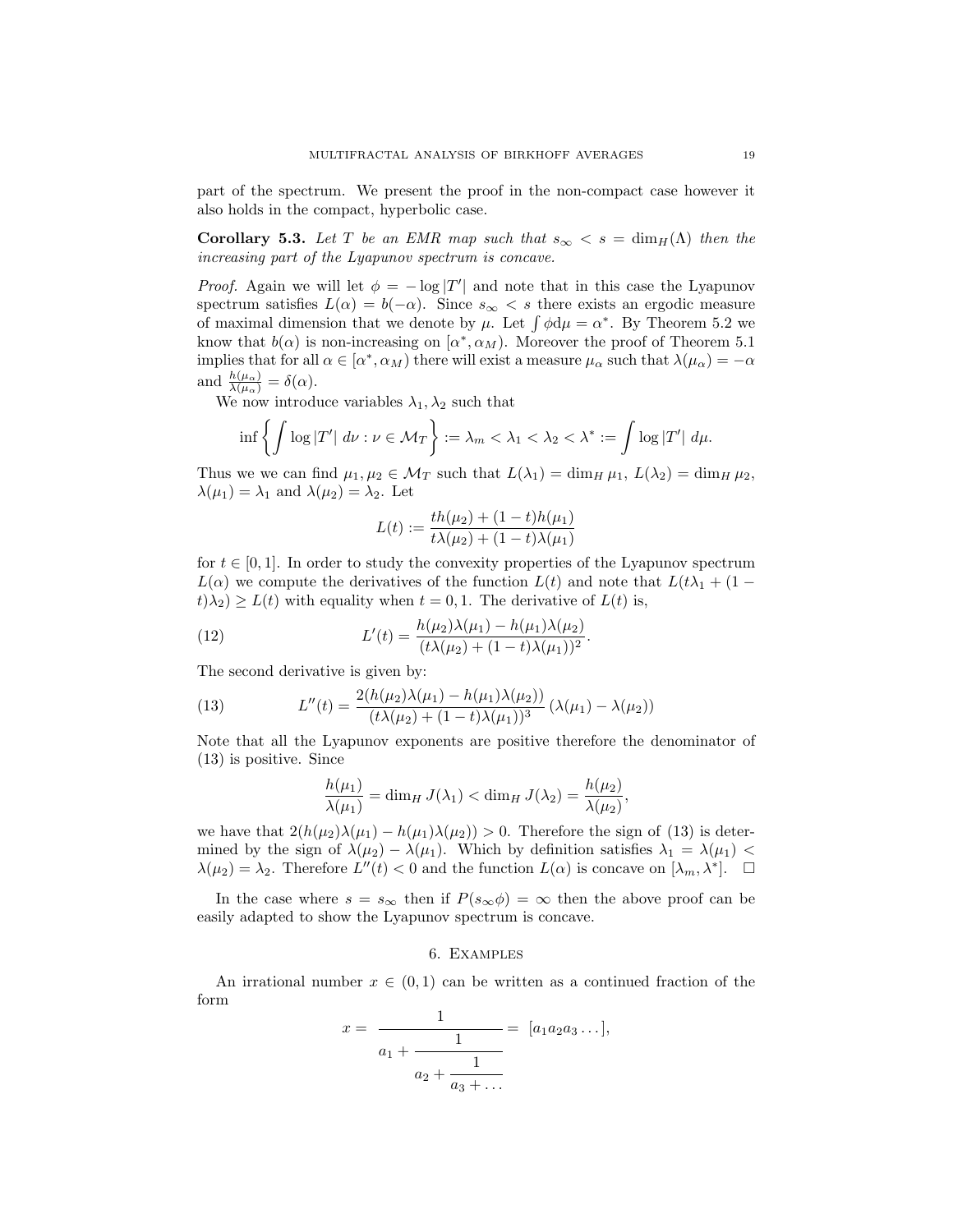where  $a_i \in \mathbb{N}$ . For a general account on continued fractions see [12, 21]. The Gauss map (see Example 1.2)  $G:(0,1] \rightarrow (0,1]$ , is the interval map defined by

$$
G(x) = \frac{1}{x} - \left[\frac{1}{x}\right]
$$

.

This map is closely related to the continued fraction expansion. Indeed, for 0 <  $x < 1$  with  $x = [a_1 a_2 a_3 \dots]$  we have that  $a_1 = [1/x], a_2 = [1/Gx], \dots, a_n =$  $\left[1/G^{n-1}x\right]$ . In particular, the Gauss map acts as the shift map on the continued fraction expansion,

$$
a_n = \left[1/G^{n-1}x\right].
$$

The following result was initially proved by Khinchin [21, p.86] in the case where  $\phi(n) < C n^{1/2 - \rho}$ .

**Theorem 6.1** (Khinchin). Let  $\phi : \mathbb{N} \to \mathbb{R}$  be a non-negative potential. If there exists constants  $C > 0$  and  $\rho > 0$  such that for every  $n \in \mathbb{N}$ ,

$$
\phi(n) < C n^{1-\rho},
$$

then for Lebesgue almost every  $x \in (0,1)$  we have that

$$
\lim_{n \to \infty} \frac{1}{n} \sum_{i=0}^{n-1} \phi(G^i x) = \sum_{n=1}^{\infty} \left( \phi(n) \frac{\log \left(1 + \frac{1}{n(n+2)}\right)}{\log 2} \right).
$$

**Remark 6.2.** The above results directly follows form the ergodic theorem applied to the (locally constant) potential  $\phi$  with respect to the (ergodic) Gauss measure,

$$
\mu_G(A) = \frac{1}{\log 2} \int_A \frac{dx}{1+x}.
$$

The Gauss measure is absolutely continuous with respect to the Lebesgue measure. Moreover, it is the measure of maximal dimension for the map G.

As a direct consequence of Theorem 1.3 we can compute the Hausdorff dimension of the level sets determined by the potential  $\phi$  (strictly speaking we should apply our results to the potential  $-\phi$ , but clearly this does not make any difference). Indeed, first note that potentials satisfying the assumptions of Khinchin's Theorem such that  $\lim_{n\to\infty}\phi(n)=\infty$  satisfy the assumptions of Theorem 1.3. That is, if  $\phi: (0,1) \to \mathbb{R}$  is a non-negative potential such that

- (1) if  $x \in (0,1)$  and  $x = [a_1, a_2 \dots]$  then  $\phi(x) = \phi(a_1)$ ,
- (2) there exists constants  $C > 0$  and  $\rho > 0$  such that for every  $n \in \mathbb{N}$  and  $x \in (1/(n+1), 1/n)$ ,

$$
\phi(x) = \phi(n) < C n^{1-\rho},
$$

(3)  $\lim_{x\to 0} \phi(x) = \infty$ ,

then  $\phi \in \mathcal{R}$ . Our first result in this setting is the following immediate Corollary to Theorem 1.3.

**Corollary 6.3.** Let  $\phi \in \mathcal{R}$ . Then if we denote by

$$
K(\alpha) := \left\{ x \in (0,1) : \lim_{n \to \infty} \frac{1}{n} \sum_{i=0}^{n-1} \phi(G^i x) = \alpha \right\},\,
$$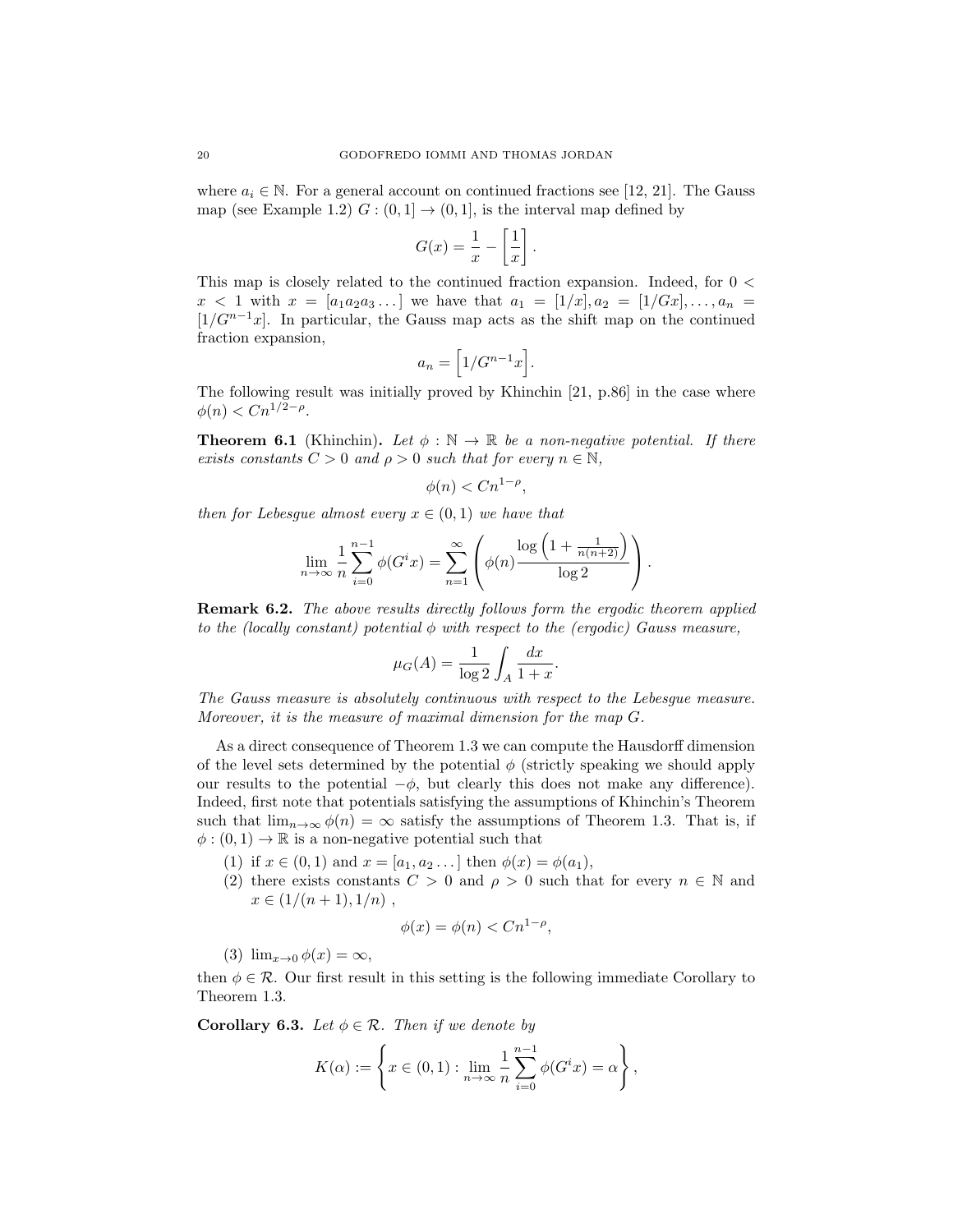we have that

(14) 
$$
\dim_H(K(\alpha)) = \sup \left\{ \frac{h(\mu)}{\lambda(\mu)} : \mu \in \mathcal{M}_G, \int \phi \, d\mu = \exp(\alpha) \text{ and } \lambda(\mu) < \infty \right\}.
$$

A particular case of the above Theorem has received a great deal of attention. If  $\phi(x) = \log a_1$  then the Birkhoff average can be written as the so called Khinchin function:

$$
k(x) := \lim_{n \to \infty} (\log \sqrt[n]{a_1 \cdot a_2 \cdot \ldots \cdot a_n}).
$$

This was first studied by Khinchin who proved that

Proposition 6.4 (Khinchin). Lebesgue almost every number is such that

$$
\lim_{n \to \infty} (\log \sqrt[n]{a_1 \cdot a_2 \cdot \ldots \cdot a_n}) = \log \left( \prod_{n=1}^{\infty} \left( 1 + \frac{1}{n(n+2)} \right)^{\frac{\log n}{\log 2}} \right) = 2.6...
$$

Recently, Fan et al [7] computed the Hausdorff dimension of the level sets determined by the Khinchin function. They obtained the following result  $\int \log a_1 d\mu_G$  :=  $\alpha_{SRB} < \infty$ ,

# Proposition 6.5. The function

$$
b(\alpha) := \dim_H \left( \left\{ x \in (0,1) : \lim_{n \to \infty} \log \left( \sqrt[n]{a_1 \cdot a_2 \cdot \ldots \cdot a_n} \right) = \alpha \right\} \right),
$$

is real analytic, it is strictly increasing and strictly concave in the interval  $[\alpha_m, \alpha_{SRB}]$ and it is decreasing and has an inflection point in  $(\alpha_{SRB}, \infty)$ .

An interesting family of related examples is given by letting  $\gamma > 0$  and considering the locally constant potential  $\phi_{\gamma}([a_1, a_2, \ldots]) = -a_1^{\gamma}$ . For this potential the Birkhoff average is given by

(15) 
$$
\lim_{n \to \infty} \frac{1}{n} \sum_{i=0}^{n-1} \phi_{\gamma}(G^{i}x) = -\lim_{n \to \infty} \frac{1}{n} (a_{1}^{\gamma} + a_{2}^{\gamma} + \dots + a_{n}^{\gamma}),
$$

where  $x = [a_1, a_2, \ldots, a_n, \ldots]$ . Let us note that if  $\gamma \geq 1$  then for Lebesgue almost every point  $x \in (0,1)$  the limit defined in (15) is not finite. For  $\gamma < 1$  we let  $G(\gamma) := \int \phi_{\gamma} d\mu_G > -\infty$ . Nevertheless for any  $\gamma > 0$  we have that  $\phi_{\gamma} \in \mathcal{R}$ , so the following result is a direct corollary of Theorem 1.3

### Corollary 6.6. Denote by

$$
A(\alpha, \gamma) := \left\{ x \in (0,1) : \lim_{n \to \infty} \frac{1}{n} \left( a_1^{\gamma} + a_2^{\gamma} + \dots + a_n^{\gamma} \right) = \alpha \right\},\
$$

we have that

(16) 
$$
\dim_H(A(\alpha,\gamma)) = \sup \left\{ \frac{h(\mu)}{\lambda(\mu)} : \mu \in \mathcal{M}_G, \int A \, d\mu = -\alpha \text{ and } \lambda(\mu) < \infty \right\}.
$$

We can also use Theorem 1.4 to give more detail about the function  $\alpha \rightarrow$  $\dim_H(A(\alpha, \gamma)).$ 

## **Proposition 6.7.** Let  $\gamma > 0$  then

- (1) If  $\gamma \geq 1$  the function  $\alpha \to \dim_H(A(\alpha, \gamma))$  is real analytic and it is strictly increasing.
- (2) If  $0 < \gamma < 1$  the function  $\alpha \to \dim_H(A(\alpha, \gamma))$  is real analytic on  $[G(\gamma), \alpha_M)$ and for  $\alpha < G(\gamma)$  we have  $\dim_H(A(\alpha, \gamma)) = 1$ .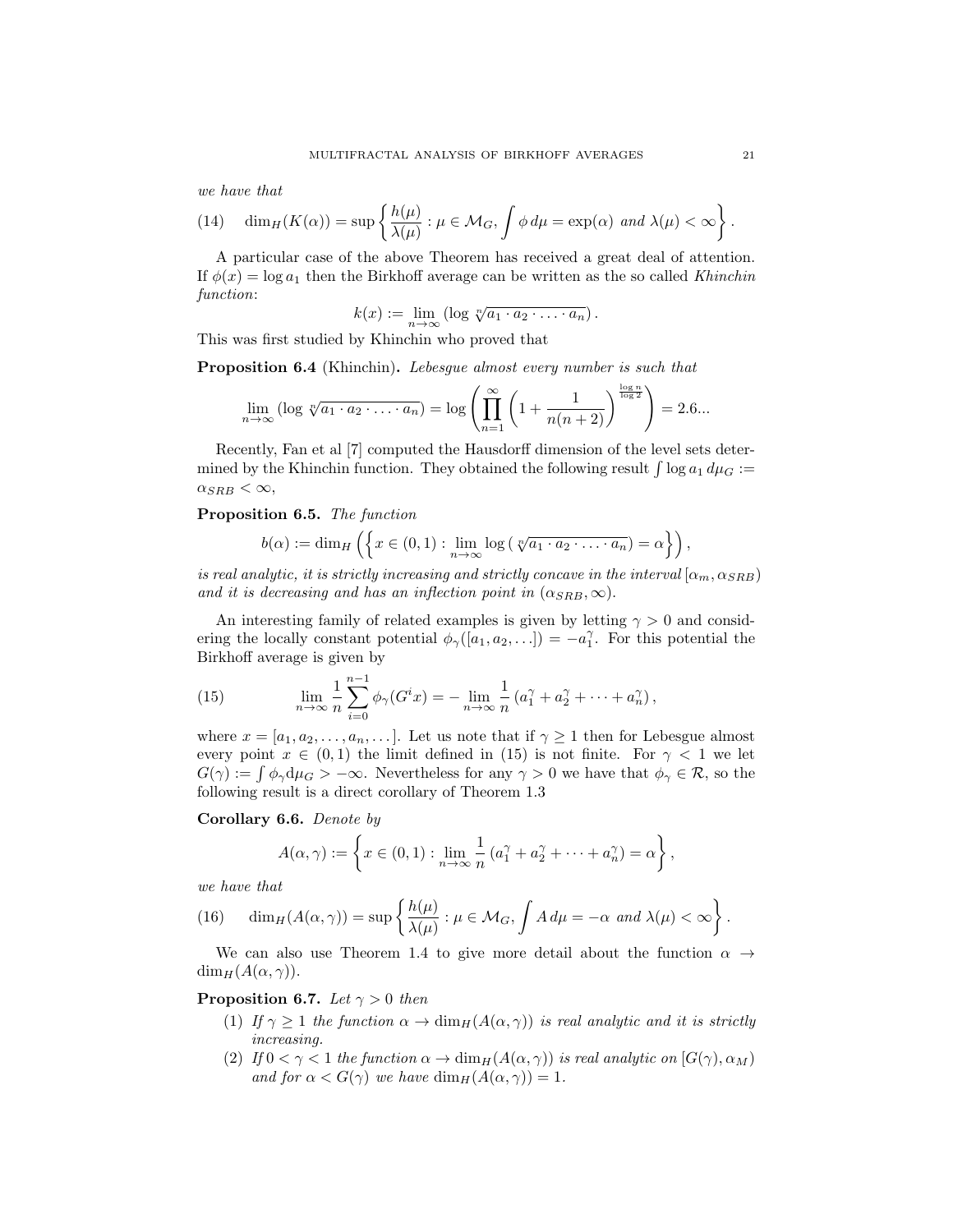*Proof.* Since  $\lim_{x\to 0} \frac{\phi_{\gamma}(x)}{-\log |T'(x)|} = \infty$  the Theorem immediately follows from the first part of Theorem 1.4.  $\Box$ 

The sets  $A(\alpha, 1)$  are related to the sets where the frequency of digits in the continued fraction is prescribed. The Hausdorff dimension of these sets was recently computed in [8].

We conclude this section exhibiting explicit examples of dynamical systems and potentials for which the behaviour of the Birkhoff spectra is complicated.

A version of following example appears in [29]. Consider the partition of the interval [0, 1] given by the sequence of points of the form  $x_n = 1/(n(\log 2n)^2)$ together with the points  $\{0, 1\}$ . Let T be the EMR map defined on each of the intervals generated by this sequences to be linear, of positive slope and onto. Then

$$
P(-t \log |T'|) = \begin{cases} \infty & t < 1\\ \text{finite} & t \ge 1. \end{cases}
$$

Moreover,  $P(-\log |T'|) = 1$  and for  $t > 1$  we have  $P(-t \log |T'|) < 0$ . Therefore,  $\dim_H \Lambda = s = s_\infty = 1$ . Choose now  $\phi \in \mathcal{R}$  such that  $\lim_{x\to 0} \frac{\phi(x)}{-\log |T'(x)|} = 0$ . We can then see that for any  $\delta < 1$  we have  $P(q\phi - \delta \log |T'|) = \infty$  for all  $q \in \mathbb{R}$ and so  $\delta^* = 1$ . Therefore, it is a consequence of Lemma 4.2 that  $b(\alpha) = 1$  for all  $\alpha \in (-\infty, \alpha_M]$ . Other examples of dynamical systems satisfying these assumptions can be found in [23].

#### 7. Hausdorff dimension of the extreme level sets

This section is devoted to study the Hausdorff dimension of one of the two extreme level sets. Since the potentials we have considered are not bounded the level set

$$
J(-\infty) := \left\{ x \in (0,1) : \lim_{n \to \infty} \frac{1}{n} \sum_{i=0}^{n-1} \phi(T^i x) = -\infty \right\}
$$

can have positive Hausdorff dimension. In this section we compute it.

**Theorem 7.1.** Let  $\phi \in \mathcal{R}$  then

(17) 
$$
\dim_H(J(-\infty)) = \lim_{\alpha \to -\infty} F(\alpha).
$$

Proof of Theorem 7.1. To start we need a lemma showing that the limit on the right hand side of equation (17) does indeed exist.

**Lemma 7.2.** There exists  $s \in [0,1]$  such that  $\lim_{\alpha \to -\infty} F(\alpha) = s$ .

*Proof.* The limit clearly exists since by Theorem 5.2 the function  $\alpha \to F(\alpha)$  is monotone when  $-\alpha$  is sufficiently large. monotone when  $-\alpha$  is sufficiently large.

In order to prove the upper bound,

$$
\dim_H(J(-\infty)) \le \lim_{\alpha \to -\infty} F(\alpha),
$$

we first give a uniform lower bound for  $\lim_{\alpha \to -\infty} F(\alpha)$ .

**Proposition 7.3.** Let  $t^*$  be the critical value for the pressure of the potential  $-\log|T'|$ . We have that  $\lim_{\alpha \to -\infty} F(\alpha) \geq t^*$ .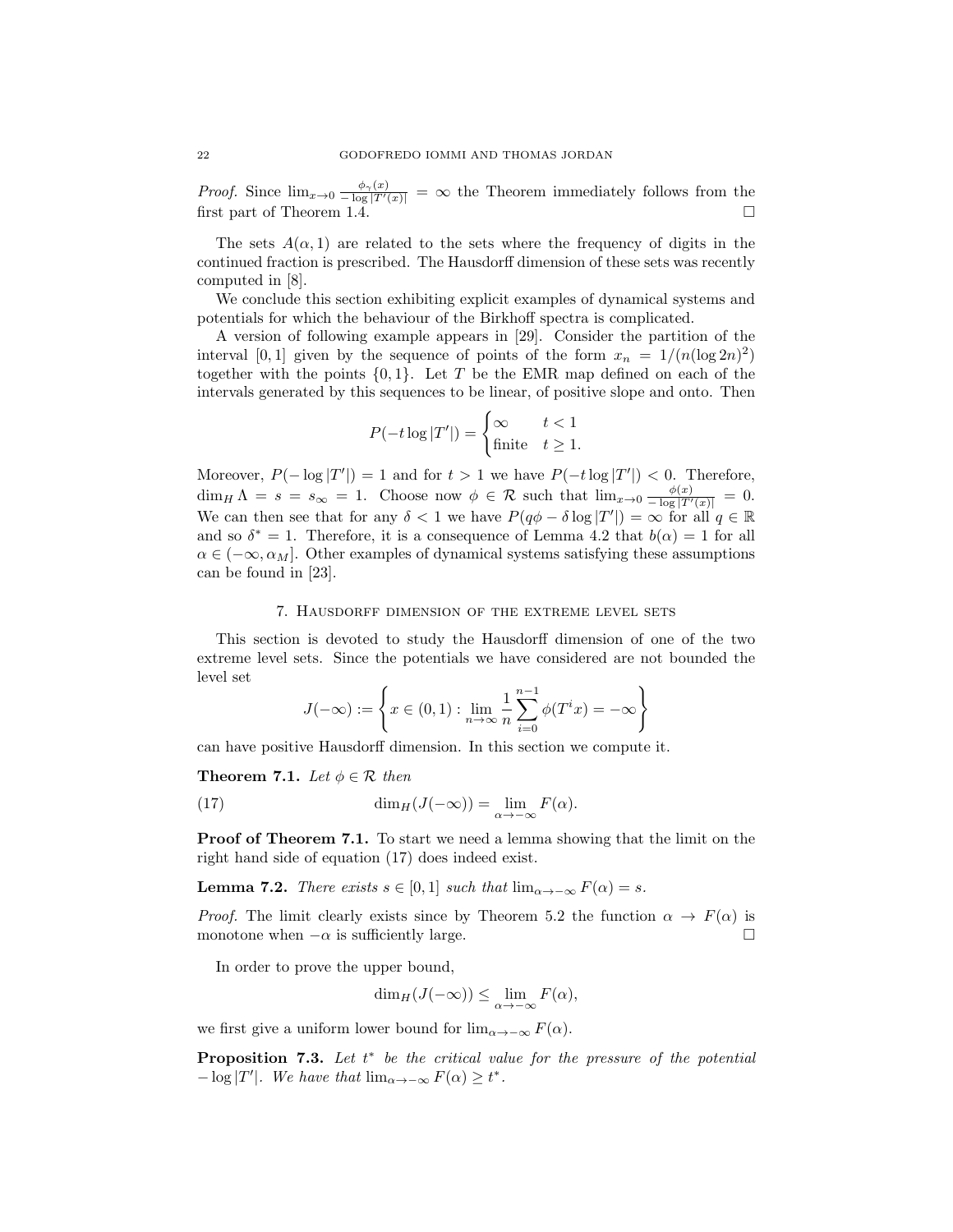*Proof.* Consider the sets  $\Lambda_n = \pi(\lbrace n, n+1, \ldots \rbrace^{\mathbb{N}})$ . Note that  $\dim_H \Lambda_n \geq t^*$  by the definition of  $t^*$ . However, for any  $\varepsilon > 0$  the set  $\Lambda_n$  will support a T-invariant measure  $\mu_n$  with  $\lambda(\mu_n) < \infty$ ,  $\frac{h(\mu_n)}{\lambda(\mu_n)} \ge \dim_H \Lambda_n - \varepsilon$  and  $\int \phi \ d\mu_n > -\infty$ . We also have that  $\lim_{n\to\infty} \int \phi \ d\mu_n = -\infty$ . The result now follows.

We now fix  $\alpha \in \mathbb{R}$  and consider the set

$$
J(\alpha, N) = \left\{ x \in \Lambda : \frac{S_k \phi(x)}{k} \le \alpha, \text{ for every } k \ge N \right\}.
$$

It is clear that  $J(-\infty) \subset \bigcup_{N\in\mathbb{N}} J(\alpha, N)$ . Thus it suffices to show that for all  $N \in \mathbb{N}$ 

$$
\dim_H J(\alpha, N) \le \sup_{\beta > \alpha} F(\beta).
$$

Fix  $N \in \mathbb{N}$  and for  $k \in \mathbb{N}$  let

$$
C_k(\alpha) = \{I(i_1,\ldots,i_k): I(i_1,\ldots,i_k) \cap J(\alpha,N) \neq \emptyset\}.
$$

Let  $\varepsilon > 0$  and note that if for infinitely many k we have

$$
\sum_{I(i_1,\ldots,i_k)\in C_k(\alpha)}|I(i_1,\ldots,i_k)|^{t^*+\varepsilon}\leq 1
$$

then  $\dim_H J(\alpha, N) \leq t^* + \varepsilon \leq \lim_{\alpha \to -\infty} F(\alpha) + \varepsilon$ . So we may assume that there exists  $K \in \mathbb{N}$  such that for  $k \geq K$ 

$$
1 < \sum_{I(i_1,\ldots,i_k) \in C_k(\alpha)} |I(i_1,\ldots,i_k)|^{t^* + \varepsilon} < \infty.
$$

Note that the sum must be convergent because  $t^* + \varepsilon$  is greater than the critical value  $t^*$ . Thus for each  $k \geq K$  we can find  $t_k$  such that

$$
\sum_{I(i_1,\ldots,i_k)\in C_k(\alpha)}|I(i_1,\ldots,i_k)|^{t_k}=1.
$$

It follows that  $\dim_H J(\alpha, N) \leq \limsup_{k\to\infty} t_k$ . To complete the proof we need to relate  $t_k$  to the entropy and Lyapunov exponent of an appropriate T-invariant measure.

Since  $C_k(\alpha)$  contains infinitely many cylinders we need to consider a finite subset of  $C_k(\alpha)$ , that we denote by  $D_k(\alpha)$ , where

$$
\sum_{I(i_1,\ldots,i_k)\in D_k(\alpha)}|I(i_1,\ldots,i_k)|^{t_k}=A\geq 1-\varepsilon.
$$

As in the proof of Lemma 3.5 we let  $\eta_k$  be the  $T^k$  invariant measure which assign each cylinder in  $D_k(\alpha)$  the measure  $\frac{1}{A} |I(i_1,\ldots,i_k)|^{t_k}$ . Note that there will exist  $C > 0$  such that for all  $k \geq K$  the Lyapunov exponent  $\lambda(\eta_k, T^{k+1})$  satisfies

$$
-\lambda(\eta_k,T_k)-\frac{1}{A}\sum_{I(i_1,\ldots,i_k)\in D_k(\alpha)}|I(i_1,\ldots,i_k)|^{t_k}\log|I(i_1,\ldots,i_k)|\Big| \leq C.
$$

Computing the entropy with respect to  $T^k$  of  $\eta_k$  gives

 $\overline{\phantom{a}}$  $\overline{1}$  $\overline{1}$  $\overline{1}$  $\overline{1}$  $\overline{\phantom{a}}$ 

$$
h(\eta_k, T^k) = \sum_{I(i_1,...,i_k) \in D_k(\alpha)} \frac{t_k}{A} |I(i_1,...,i_k)|^{t_k} \log |I(i_1,...,i_k)| + \log A.
$$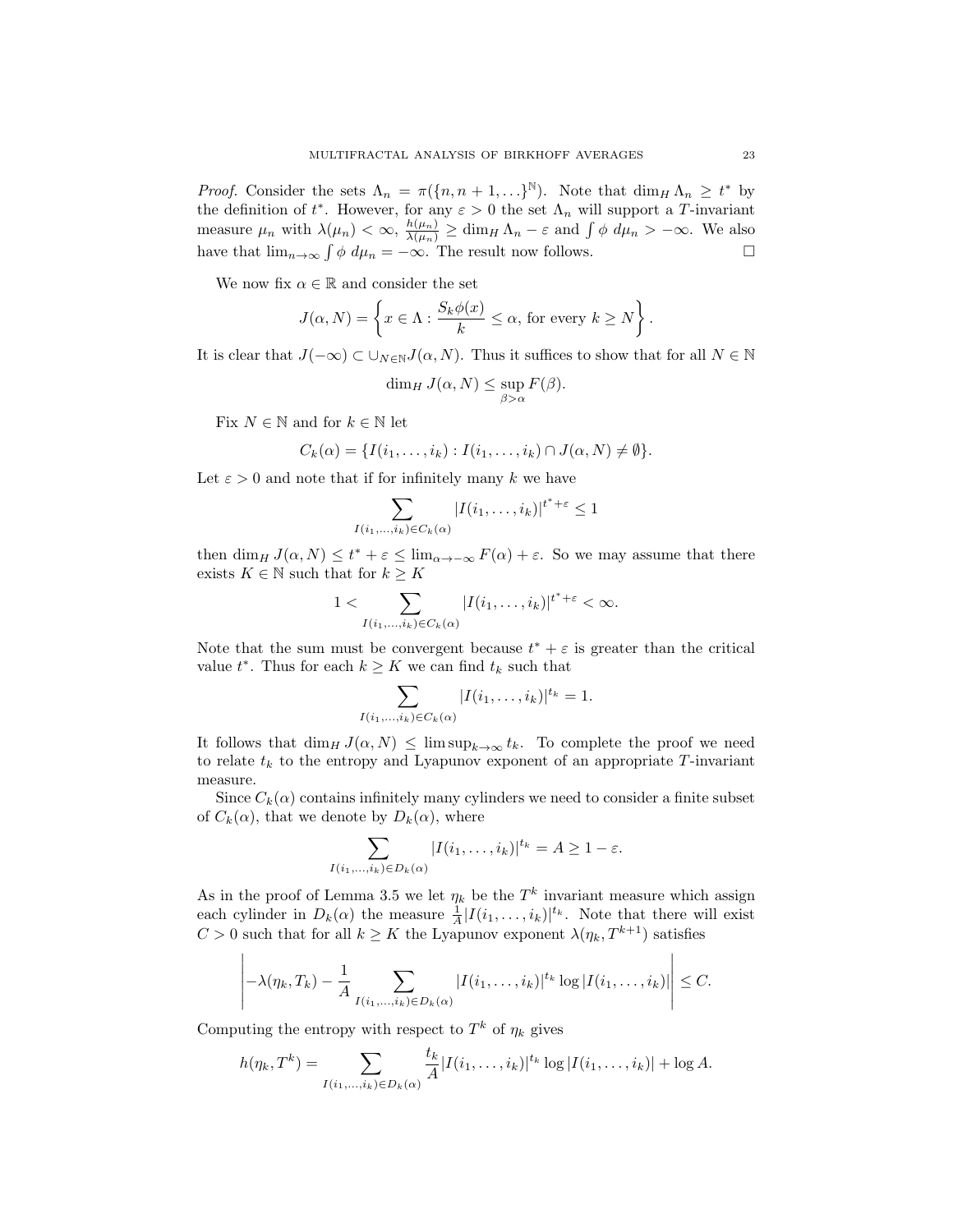Since  $A \geq 1-\varepsilon$  and  $\lambda(\eta_k, T^k) \geq \xi^k$  it follows that  $\lim_{k \to \infty} \frac{h(\eta_k, T^k)}{\lambda(\eta_k, T^k)} - t_k = 0$ . Since  $\eta_k$ is compactly supported we know that  $\int \phi \, d\eta_k > -\infty$  and by the distortion property  $\limsup_{k\to\infty}\int \phi \ d\eta_k \leq \alpha.$  To finish the proof we simply let  $\mu_k = \sum_{i=0}^{k-1} \eta_k \circ T^{-i}.$ 

To prove the lower bound we use the method of constructing a w-measure as done by Gelfert and Rams in [10]. We will let  $\lim_{\alpha \to \infty} F(\alpha) = s$  and start by observing that there exists a sequence of ergodic measures  $\{\mu_n\}_{n\in\mathbb{N}}$  where  $\lim_{n\to\infty}\int \phi \,d\mu_n =$  $-\infty$ ,  $\lambda(\mu_n) < \infty$ , for all  $n \in \mathbb{N}$ ,  $\frac{\lambda(\mu_{n+1})}{\lambda(\mu_n)} \leq 2$  and  $\lim_{n \to \infty} \frac{h(\mu_n)}{\lambda(\mu_n)} = s$ . We now let  $\varepsilon > 0$  and assume that for all  $n \frac{h(\mu_n)}{\lambda(\mu_n)} \geq s - \varepsilon$ . For all  $i \in \mathbb{N}$  by Egorov's Theorem we can find  $\delta > 0$  and  $n_i \in \mathbb{N}$  such that there exists a set  $X_i(\delta)$  where for all  $n \geq n_i$ and  $x \in X_i(\delta)$ 

(1)  $S_n \phi(x) \leq n(\alpha_i + \varepsilon)$ . (2)  $(s+\varepsilon)(-\log|C_n(x)|) \leq -\log\mu_i(C_n(x)) \geq (s-\varepsilon)(-\log|C_n(x)|)$ (3)  $-\log|C_n(X)| \in (n(\lambda(\mu_i)-\varepsilon), n(\lambda(\mu_i)+\varepsilon)).$ (4)  $\mu_i(X_i(\delta)) \geq 1 - \delta.$ 

We can let  $k_1 = n_1 + \left[\frac{n_2}{\delta}\right] + 1$  and  $k_i =$  $\left[ \frac{\left( \sum_{l=1}^{i-1}k_l\right) +\lambda(\mu_{i+1})n_{i+i}}{\delta} \right]$ 1  $+1$ . We let  $Y_i$  be all  $k_i$  level cylinders with nonzero intersection with  $X_i(\delta)$ . We then define Y to be the space such that  $x \in Y$  if and only if  $T^{\sum_{l=1}^{j-1} k_l}(x) \in Y_j$  for all  $j \in \mathbb{N}$ . We will need to consider the size of n−th level cylinders for points in Y. We get the following lemma

**Lemma 7.4.** There exists  $K(\varepsilon) > 0$  such that  $\lim_{\varepsilon \to 0} K(\varepsilon) = 0$  and for all  $x \in Y$ and n sufficiently large

$$
\nu(B(x, |C_n(x)|)) \le (1 + K(\varepsilon))^n \nu(|C_{n+1}(x)|).
$$

*Proof.* To proof this we use the condition in the definition of Y. For any  $x, y \in Y$ we need to compare the diameter of  $C_n(x)$  and  $C_{n+1}(y)$  and the measure of  $C_{n+1}(y)$ and  $C_{n+1}(x)$ . We consider the case when  $k_i \leq n \leq k_i + n_i - 1$  we then have that for all  $x, y \in Y$ 

$$
-\log|C_{n+1}(y)| \le \sum_{j=1}^{i} k_j(\lambda(\mu_j) + \varepsilon) + n_{i+1}(\lambda(\mu_{i+1}) + \varepsilon) + \sum_{j=2}^{n+1} \text{var}_k(\log|T'|)
$$

and

$$
-\log|C_n(x)| \geq \sum_{j=1}^i k_j(\lambda(\mu_j) - \varepsilon) - \sum_{j=2}^{n+1} \text{var}_k(\log|T'|).
$$

In the case where  $k_i + n_i \leq n \leq k_{i+1}$  we simply have that for all  $x, y \in Y$ 

$$
|\log |C_{n+1}(y)| - \log |C_n(x)|| \le n\varepsilon + \sum_{j=2}^{n+1} \text{var}_k(\log |T'|) + \lambda_{i+1}.
$$

We can thus deduce that there exists  $Z(\varepsilon)$  such that  $\lim_{\varepsilon\to 0} Z(\varepsilon) = 0$  and

$$
\nu(B(x, |C_n(x)|)) \le (1 + Z(\varepsilon_n)) \max_{y \in Y} \nu(B(y, |C_{n+1}(y)|)).
$$

To complete the proof we need a uniform estimate of  $\frac{\nu(B(y,|C_{n+1}(y)|))}{\nu(B(x,|C_{n+1}(y)|))}$  for all  $x, y \in Y$ . This follows from the definition of Y.  $\Box$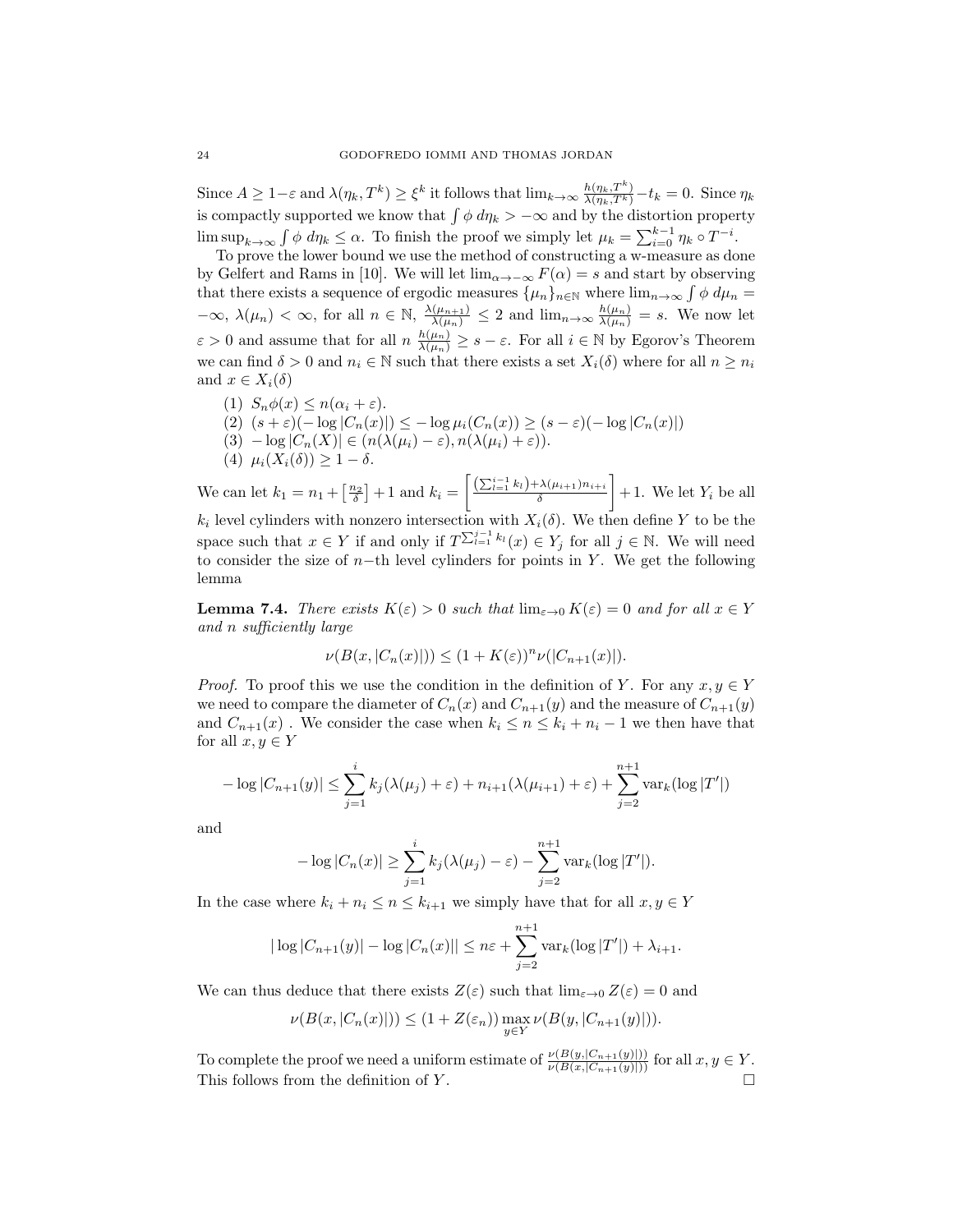We can then define a measure supported on Y as follows. Let  $\nu_i$  be the measure which gives each cylinder in  $Y_i$  equal weight. We then take the measures

$$
\otimes_{j=1}^l \sigma^{\sum_{m=1}^{j-1} k_m} \nu_j
$$

and note that this can be extended to a measure  $\nu$  supported on Y.

**Lemma 7.5.** For all 
$$
x \in Y
$$
 we have that  $\lim_{n \to \infty} \frac{S_n \phi(x)}{n} = -\infty$  and  $\dim_H Y \ge \dim_H \nu \ge s - C(\delta)$ ,

for some constant  $C(\delta) > 0$  where  $C(\delta) \to 0$  as  $\delta \to 0$ .

*Proof.* For convenience we will let  $z_i = \sum_{l=1}^i k_i$ . By our definition of  $k_i$  we will have that  $\frac{n_{i+1}}{z_i} \leq \delta$ . If  $x \in Y$  then we have that for  $n \in [z_i, z_i + n_{i+1}],$ 

$$
S_n\phi(x) \leq (\alpha_i + \varepsilon)k_i + (\max_{x \in \Lambda} {\{\phi(x)\}})(n - z_i) + \sum_{j=1}^{\infty} V_j(\phi).
$$

Moreover for  $n \in [z_i + n_{i+1}, z_{i+1}]$  we have that

$$
S_n\phi(x) \leq (\alpha_i + \delta)z_i + (n - z_i)(\alpha_{i+1} + \delta) + \sum_{j=1}^{\infty} V_j(\phi).
$$

Combining these two estimates and the definition of  $k_i$  we obtain that  $\lim_{n\to\infty} \frac{S_n\phi(x)}{n}$  $-\infty$ . To find a lower bound for dim  $\nu$  we need to find a lower bound for  $\lim_{r\to 0} \frac{\log(\nu(B(x,r)))}{\log r}$ for all  $x \in Y$ . To start we let  $x \in Y$ ,  $n \in [z_i, z_i + n_{i+1}]$  and note that by the definition of  $k_i$  this will mean that

$$
\frac{\log C_{Z_i}(x)}{C_n(x)} \ge (1 - \delta).
$$

By the definition of  $\nu$  we have that

$$
\log \nu(C_n(x)) \leq -i \log \delta + (s - \varepsilon) \sum_{l=1}^i \log \left| C_i \left( \left( T^{Z_l}(x) \right) \right) \right|
$$

which then gives using distortion estimates that

$$
\log \nu(C_n(x)) \leq -i \log \delta + (s - \varepsilon) \log |C_{z_i}(x)| + \sum_{j=1}^{\infty} V_j(\log |T'|).
$$

For  $n \in \left[ \sum_{l=1}^{i} k_l + n_{i+1}, \sum_{l=1}^{i+1} k_l \right]$  we have that  $\log \nu(C_n(x)) \leq -i \log \delta + (s - \varepsilon) \left( \left( \sum_{i=1}^n \right)$  $_{l=1}$  $(\log |C_i(T^{z_l}(x))|)$  $\Bigg) + |C_{n-z_i}|(T^{z_i}(x))\Bigg).$ 

Again by applying distortion estimates we get that

$$
\log \nu(C_n(x)) \leq -i \log \delta + (s - \varepsilon) \log |C_n(x)| + \sum_{j=1}^{\infty} V_j(\log |T'|).
$$

Thus for all  $n \in [z_i, z_{i+1}]$  we have that

$$
\frac{\log\nu(C_n(x))}{\log|C_n(x)|}\geq \frac{-i\log\delta}{\log|C_n(x)|}+(1-\delta)(s-\varepsilon)+\frac{\sum_{j=1}^\infty V_j}{\log|C_n(x)|}
$$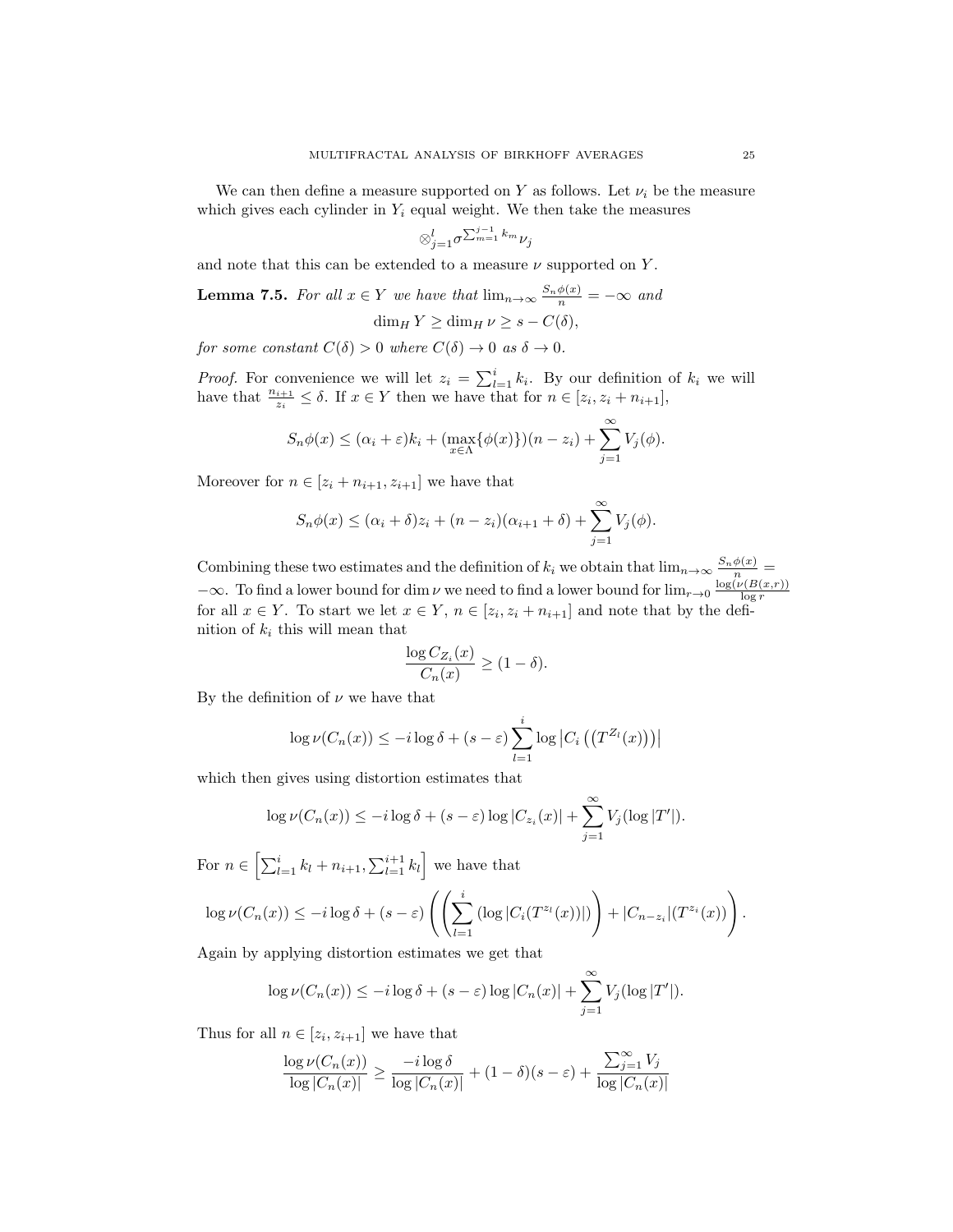and taking the limit as  $i \to \infty$  gives that

$$
\frac{\log \nu(C_n(x))}{\log |C_n(x)|} \ge (1-\delta)(s-\varepsilon).
$$

Now fix  $r > 0$  and n such that  $C_n(x) \ge r > C_{n+1}(x)$ . We then have by Lemma that for  $n$  sufficiently large

$$
\nu(B(x,r) \leq \nu(B(x, |C_n(x)|))
$$
  
\n
$$
\leq (1 + k(\varepsilon))^n \nu(|C_{n+1}(x)|)
$$
  
\n
$$
\leq (1 + k(\varepsilon))^n |C_{n+1}(x)|^{s-\varepsilon} \leq (1 + k(\varepsilon))^n r^{s-\varepsilon}.
$$

The proof is obtained by noting that  $\frac{\log(1+K(\varepsilon))^n}{\log r}$  can be made arbitrarily small by choosing  $\varepsilon$  sufficiently small.  $\Box$ 

The proof of Theorem 7.1 is now finished. We finish this section by noting that combining Theorem 7.1 and Proposition 7.3 gives that for all  $\phi \in \mathcal{R}$ , dim  $J(-\infty) \ge$ t ∗.

#### **REFERENCES**

- [1] L. Barreira, Dimension and recurrence in hyperbolic dynamics, Progress in Mathematics, 272. Birkhuser Verlag, Basel, 2008. xiv+300 pp.
- [2] L. Barreira and B. Saussol, Variational principles and mixed multifractal spectra, Trans. Amer. Math. Soc. 353 (2001), 3919–3944.
- [3] L. Barreira and J. Schmeling, Sets of "non-typical" points have full topological entropy and full Hausdorff dimension, Israel J. Math. 116 (2000), 29-70.
- [4] K. Falconer, Fractal geometry. Mathematical foundations and applications, Second edition. John Wiley & Sons, Inc., Hoboken, NJ, (2003).
- [5] A. Fan, T. Jordan, L. Liao and M. Rams, Multifractal analysis for expanding interval maps with infinitely many branches, Trans. Amer. Math. Soc. 367 (2015), no. 3, 1847-1870.
- [6] A. Fan, D. Feng and J. Wu, Recurrence, dimension and entropy, J. London Math. Soc. (2) 64 (2001), no. 1, 229–244.
- [7] A. Fan, L. Liao, B. Wang and J. Wu, On Khintchine exponents and Lyapunov exponents of continued fractions, Ergodic Theory Dynam. Systems 29 (2009), no. 1, 73–109.
- [8] A. Fan, L. Liao and J. Ma, On the frequency of partial quotients of regular continued fractions, Math. Proc. Cambridge Philos. Soc. 148 (2010), no. 1, 179–192.
- [9] D. Feng, K. Lao and J. Wu, Ergodic limits on the conformal repellers, Adv. Math. 169 (2002), no. 1, 58–91.
- [10] K. Gelfert and M. Rams, The Lyapunov spectrum of some parabolic systems, Ergodic Theory Dynam. Systems 29 (2009) 919–940.
- [11] P. Hanus, R.D. Mauldin and M. Urbanski, Thermodynamic formalism and multifractal analysis of conformal infinite iterated function systems, Acta Math. Hungar. 96 (2002), no. 1-2, 27–98.
- [12] G. Hardy and E. Wright, An introduction to the theory of numbers, fifth edition, Oxford University Press (1979).
- [13] G. Iommi, Multifractal analysis for countable Markov shifts, Ergodic Theory Dynam. Systems 25 (2005), no. 6, 1881–1907.
- [14] G. Iommi and T. Jordan, *Multifractal analysis of quotients of Birkhoff sums for countable* Markov maps, Int. Math. Res. Not. IMRN 2, 460–498 (2015).
- [15] G. Iommi and J. Kiwi, The Lyapunov spectrum is not always concave, J. Stat. Phys. 135 535–546 (2009).
- [16] J. Jaerisch and M. Kesseböhmer, Regularity of multifractal spectra of conformal iterated function systems, Trans. Amer. Math. Soc. 363 (2011), no. 1, 313–330
- [17] O. Jenkinson, R.D. Mauldin and M. Urbański, Zero temperature limits of Gibbs-equilibrium states for countable alphabet subshifts of finite type,J. Stat. Phys. 119 765–776 (2005).
- [18] A. Johansson, T. Jordan, A. Öberg and M. Pollicott, *Multifractal analysis of non-uniformly* hyperbolic systems, Israel journal of Mathematics, 177 (2010), 125–144,